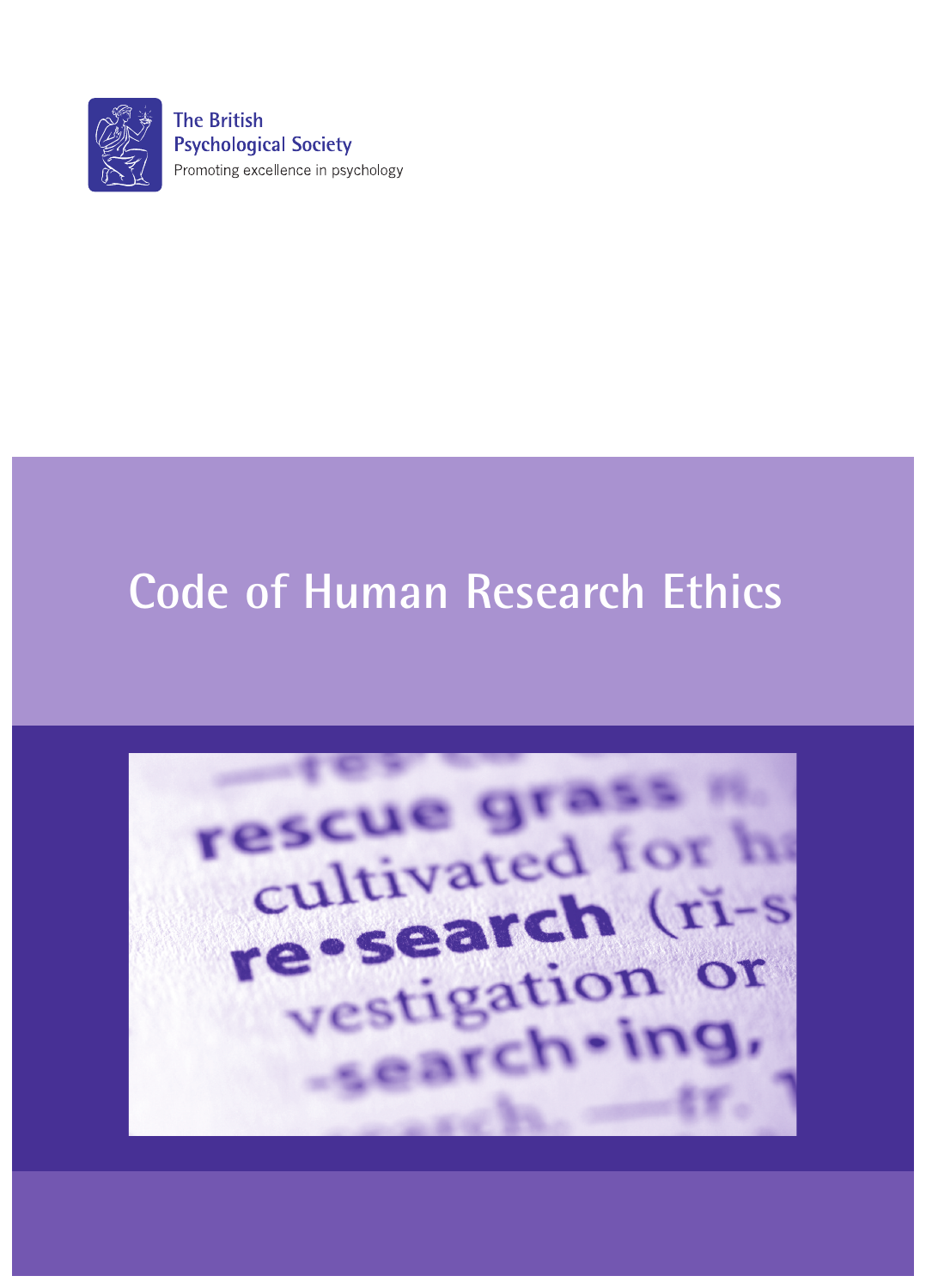If you have problems reading this document and would like it in a different format, please contact us with your specific requirements.

Tel: 0116 2254 9568; email mail@bps.org.uk.

Published by The British Psychological Society, St Andrews House, 48 Princess Road East, Leicester LE1 7DR.

© The British Psychological Society 2014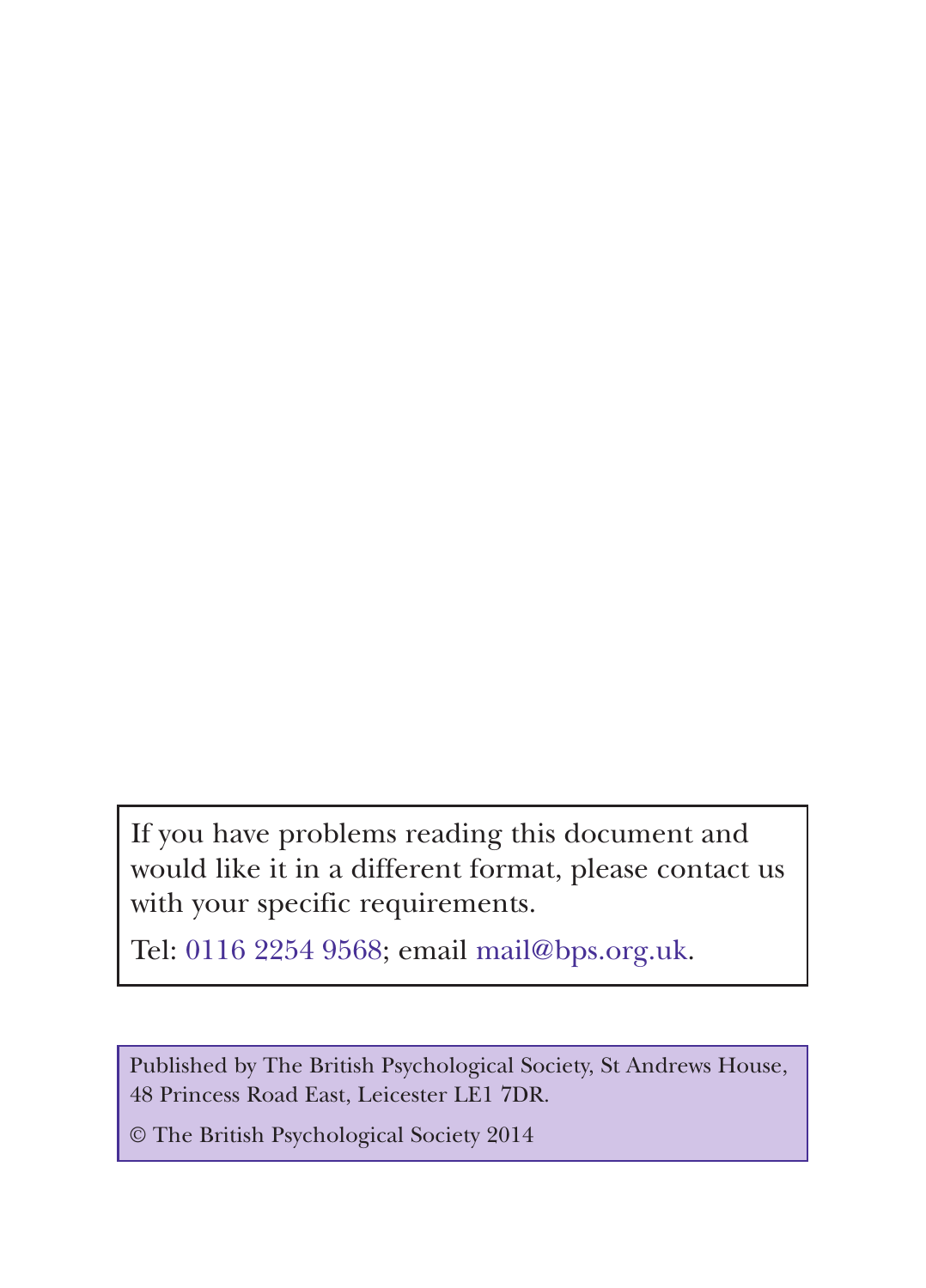### **Contents**

| 1. | <b>Background</b>                                   |                                                                                 |                |  |  |  |
|----|-----------------------------------------------------|---------------------------------------------------------------------------------|----------------|--|--|--|
|    | 1.1                                                 | Introduction                                                                    |                |  |  |  |
|    | 1.2                                                 | Definition of terms                                                             |                |  |  |  |
|    | 1.3                                                 | Why principles?                                                                 |                |  |  |  |
| 2. | <b>The Principles</b>                               |                                                                                 |                |  |  |  |
|    | 2.1                                                 | Respect for the autonomy, privacy and dignity of<br>individuals and communities |                |  |  |  |
|    | 2.2                                                 | Scientific integrity                                                            | $\overline{9}$ |  |  |  |
|    | 2.3                                                 | Social responsibility                                                           | 10             |  |  |  |
|    | 2.4                                                 | Maximising benefit and minimising harm                                          | 11             |  |  |  |
| 3. | <b>Risk</b>                                         |                                                                                 |                |  |  |  |
| 4. |                                                     | <b>Valid Consent</b>                                                            |                |  |  |  |
| 5. |                                                     | <b>Confidentiality</b>                                                          |                |  |  |  |
| 6. |                                                     | <b>Giving Advice</b>                                                            |                |  |  |  |
| 7. |                                                     | <b>Deception</b>                                                                |                |  |  |  |
| 8. |                                                     | <b>Debriefing</b>                                                               |                |  |  |  |
| 9. | <b>Principles of Best Practice in Ethics Review</b> |                                                                                 |                |  |  |  |
|    | 9.1                                                 | The principles                                                                  | 27             |  |  |  |
|    |                                                     | Independence                                                                    | 27             |  |  |  |
|    |                                                     | Competence                                                                      | 27             |  |  |  |
|    |                                                     | Facilitation                                                                    | 28             |  |  |  |
|    |                                                     | Transparency and accountability                                                 | 28             |  |  |  |
|    | 9.2                                                 | The role of a Research Ethics Committee                                         | 28             |  |  |  |
|    | 9.3                                                 | The constitution of a Research Ethics Committee                                 | 29             |  |  |  |
|    | 9.4                                                 | Training and development of Research Ethics<br>Committee members                | 29             |  |  |  |
|    | 9.5                                                 | Monitoring                                                                      | 30             |  |  |  |
|    | 9.6                                                 | Devolved ethics review                                                          | 30             |  |  |  |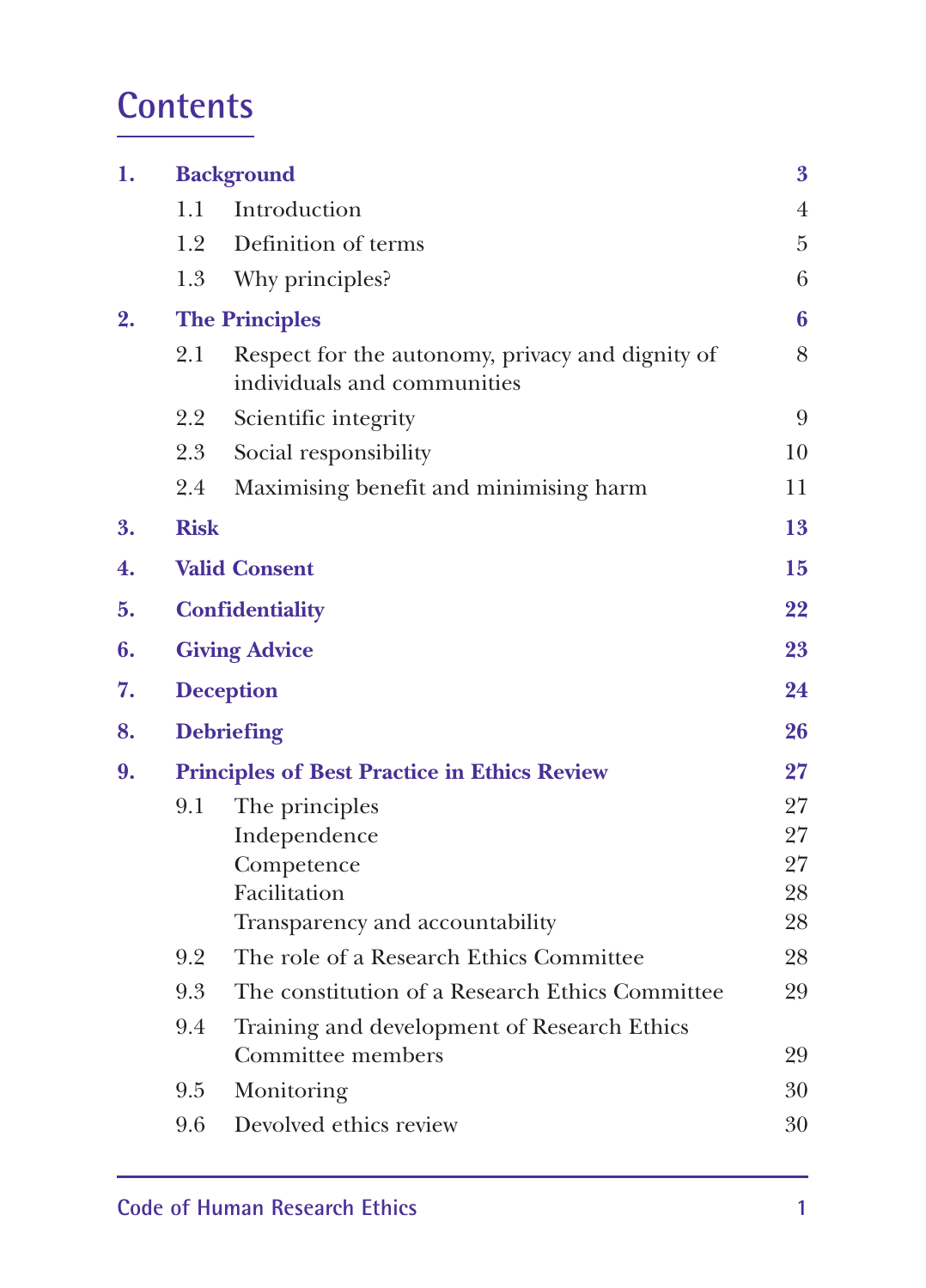| 10. | <b>Further Guidance</b> |                                                         |                                                         |    |  |
|-----|-------------------------|---------------------------------------------------------|---------------------------------------------------------|----|--|
|     |                         | 10.1 Safeguards for working with vulnerable populations |                                                         |    |  |
|     |                         | 10.1.1                                                  | Children                                                | 31 |  |
|     |                         |                                                         | 10.1.2 Persons lacking capacity                         | 32 |  |
|     |                         | 10.1.3                                                  | Individuals in a dependent or<br>unequal relationship   | 32 |  |
|     |                         | 10.2 Research within the National Health Service        |                                                         |    |  |
|     |                         | 10.2.1                                                  | How to decide if your research requires<br>NHS approval | 33 |  |
|     |                         |                                                         | 10.2.2 The remit of NHS RECs                            | 34 |  |
|     |                         | 10.2.3                                                  | Applying for ethics review                              | 35 |  |
|     |                         | 10.2.4                                                  | The online application process (IRAS)                   | 35 |  |
|     |                         |                                                         | 10.3 Independent practitioners                          | 36 |  |
| 11. | <b>Student Research</b> |                                                         |                                                         |    |  |
| 12. | <b>Acknowledgements</b> |                                                         |                                                         |    |  |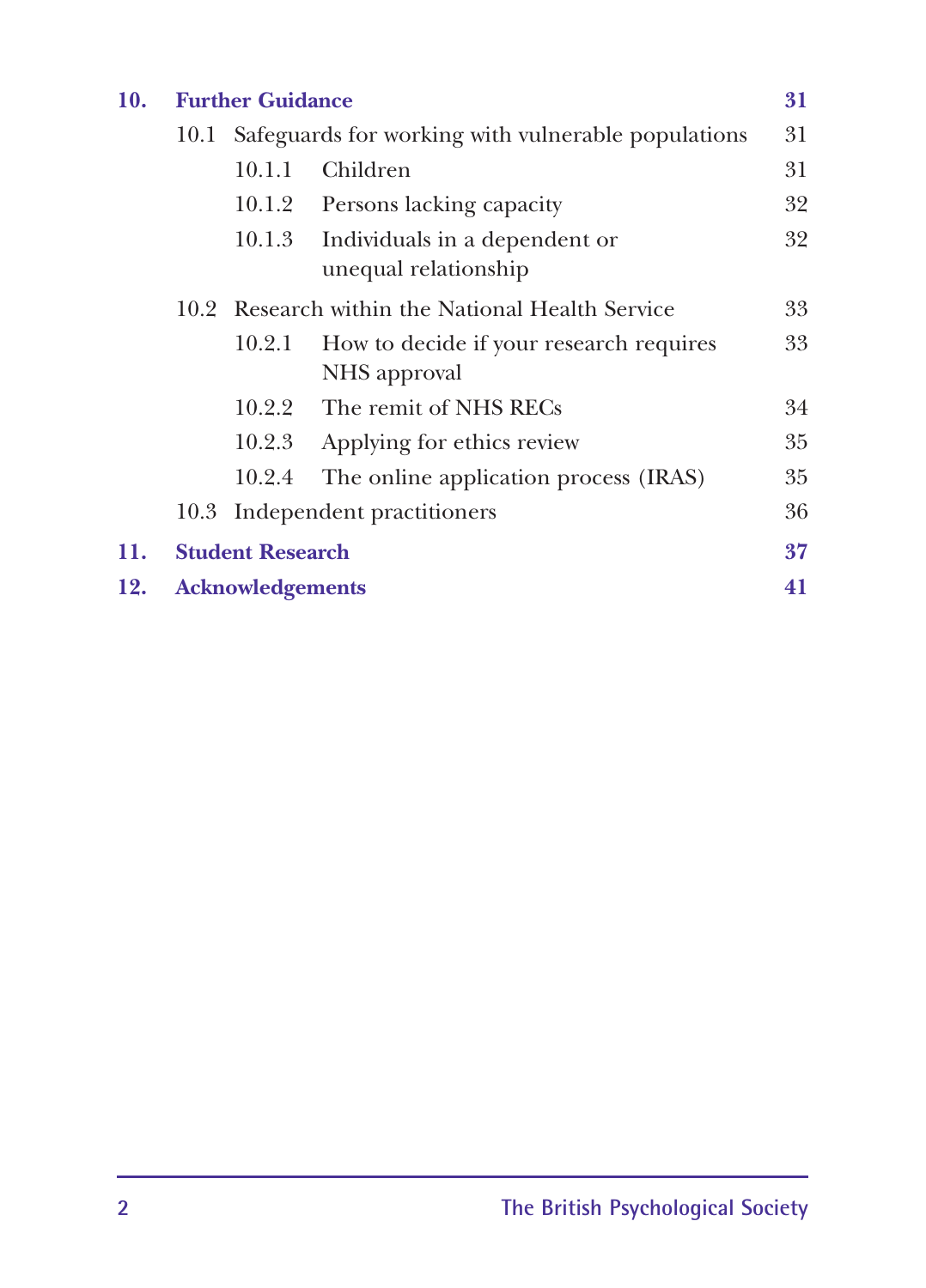### **1. Background**

The revised British Psychological Society *Ethical Principles for Conducting Research with Human Participants* were published in 1990. This was a widely used document; many institutions and research funding bodies have used it to inform their own research ethics policies and practices. Since that time, additional supplementary guidance documents have also been published to support members conducting research in numerous different contexts. The Society appreciates that the understandings of ethics in research are constantly developing; in addition, other changes with significance for research ethics, such as the advent of the statutory regulation of professional psychological services by the Health and Care Professions Council (HCPC), have taken place. The revisions of the Society's own *Code of Ethics and Conduct* (2006, 2009) have also influenced thinking in this area. For these reasons, this *Code of Human Research Ethics* has been produced.

The Working Party, Ethics Committee and Research Board thank all those people who were involved in its creation (see Acknowledgements at the back of this document) and encourage individuals and departments to use it as a resource for their own thinking and the continued development of ethical behaviour in psychological research.

**Professor John Oates** *Convenor, Working Party on the Code of Research Ethics*

**Dr Richard Kwiatkowski** *Member of the Ethics Committee*

**Dr Lisa Morrison Coulthard** *BPS Lead Policy Advisor*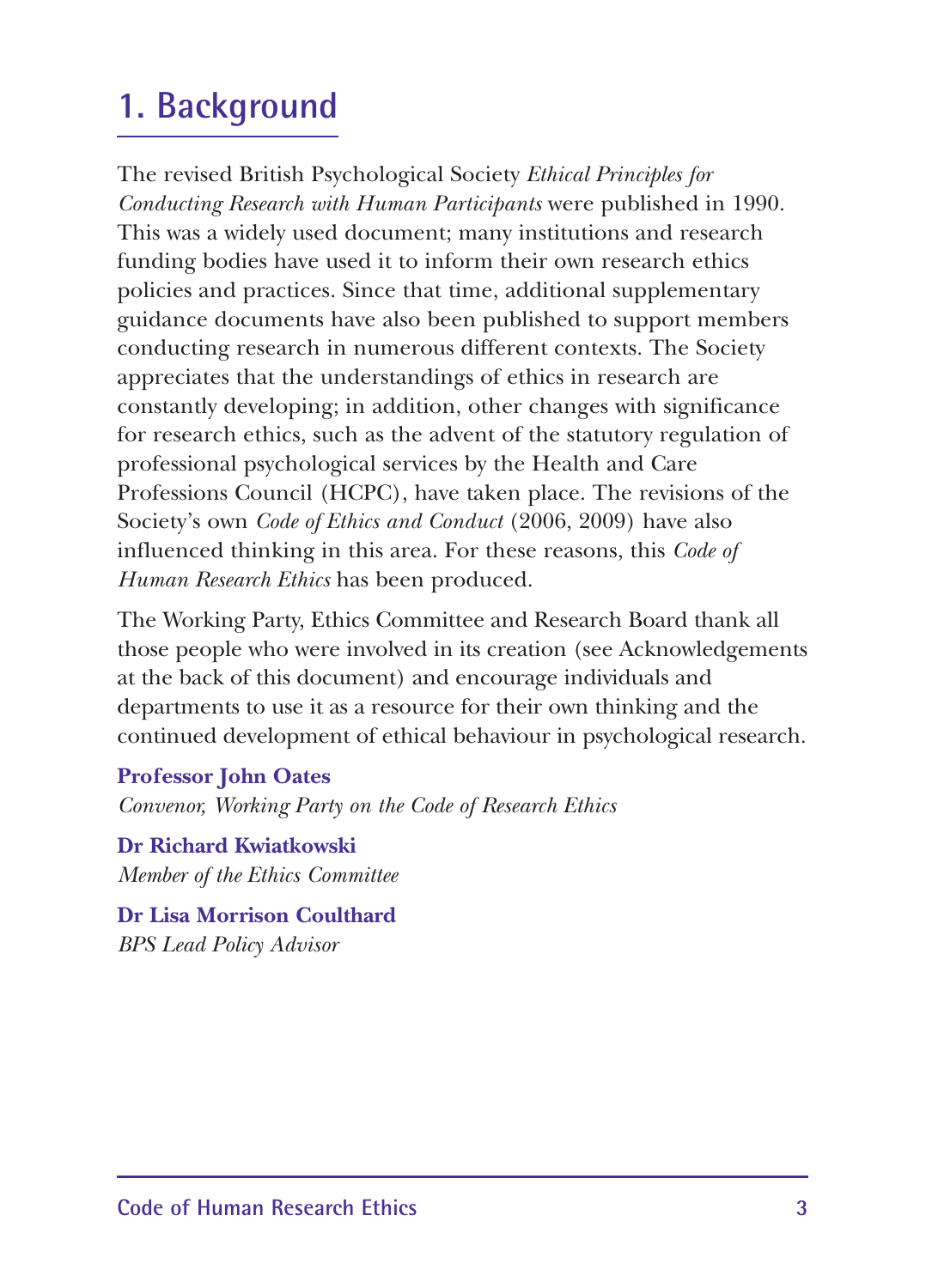#### **1.1 Introduction**

This *Code of Human Research Ethics* sets out a set of general principles that are applicable to all research contexts and are intended to cover all research with human participants. Principles of conduct for psychologists in professional practice and working with non-human animals are to be found in the Society's *Code of Ethics and Conduct* and other advisory documents prepared by the Society (such as the *Guidelines for Psychologists Working with Animals*). It may also be helpful to consult the HCPC guidance.

Researchers should respect the rights and dignity of participants in their research and the legitimate interests of stakeholders such as funders, institutions, sponsors and society at large.

There are numerous reasons for behaving ethically. Participants in psychological research should have confidence in the investigators. Good psychological research is only possible if there is mutual respect and trust between investigators and participants. Psychological investigators are potentially interested in all aspects of human behaviour and experience. However, for ethics reasons, some areas of human experience and behaviour may be beyond the reach of experiment, observation or other form of psychological intervention. Ethics guidelines are necessary to clarify the conditions under which psychological research can take place. However, as stated in the *Code of Ethics and Conduct*, '…no Code can replace the need for psychologists to use their professional and ethical judgement' (2009, p.4, h). Fundamentally, 'thinking is not optional'  $(2009, p.5, k).$ 

The principles outlined in this *Code of Human Research Ethics* supplement the general ethics principles in the Society's *Code of Ethics and Conduct*. Both sets of principles are tools for making reasoned judgement. Members of the Society are expected to abide by both the *Code of Ethics and Conduct* and also this *Code of Human Research Ethics*. Members should also draw the principles to the attention of research colleagues who are not members of the Society. Members should encourage colleagues, other organisations with whom they work and all researchers whom they supervise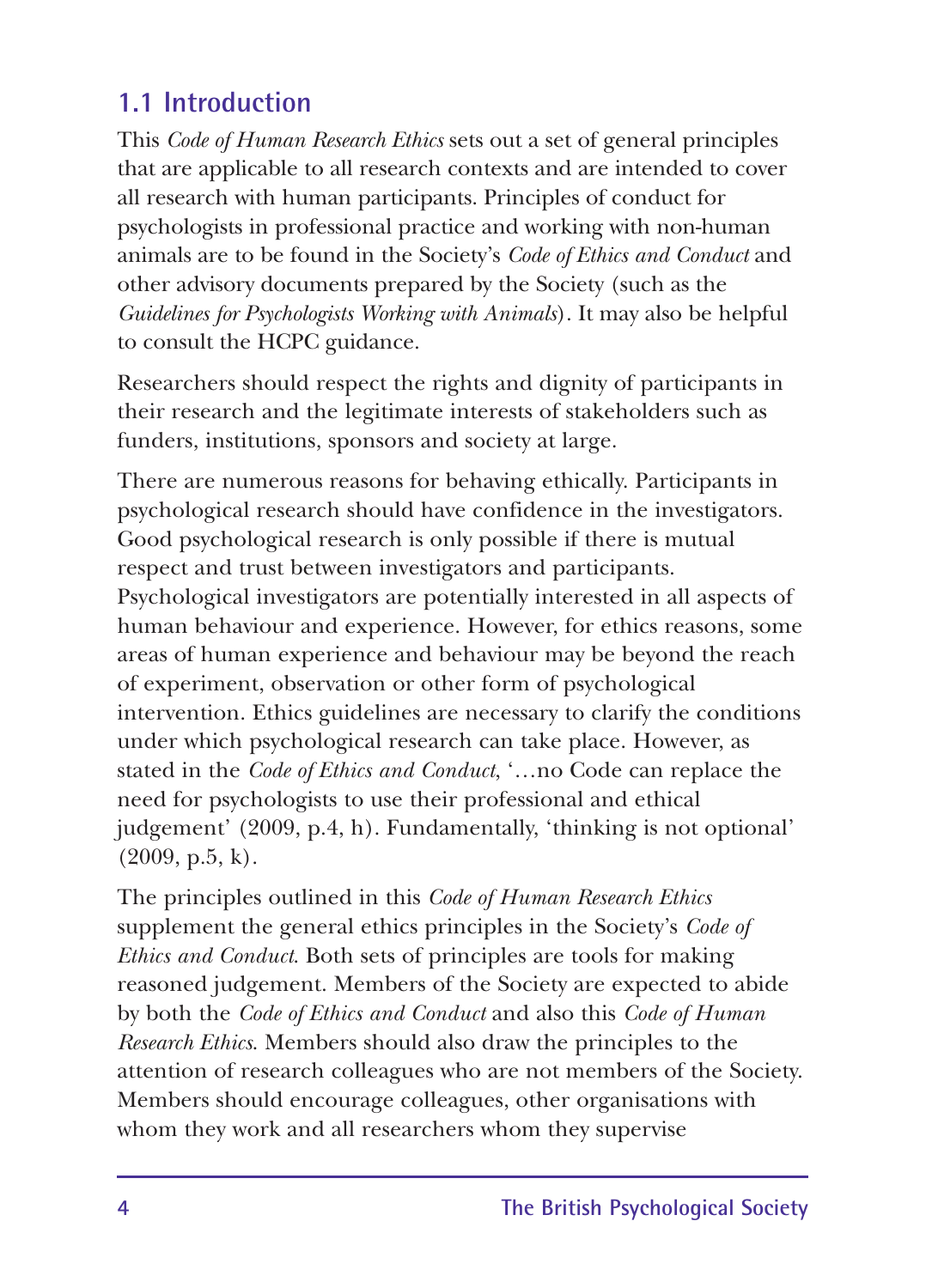(e.g. research assistants and postgraduate, undergraduate, A-level and GCSE students) to adopt them.

Additional guidance on specific aspects of psychological research ethics can be found on the Society's website (www.bps.org.uk), and queries about research ethics that cannot be answered by reference to this *Code of Human Research Ethics* or the additional guidance on the Society's website, can be addressed to the Society's Research Ethics Reference Group via research-ethics@bps.org.uk.

### **1.2 Definitions of terms**

Throughout this *Code of Human Research Ethics*, the following terms are used:

'**Research**' is defined as any form of disciplined enquiry that aims to contribute to a body of knowledge or theory.

'**Research ethics**' refers to the moral principles guiding research from its inception through to completion and publication of results.

'**Research Ethics Committee (REC)**' refers to a multidisciplinary, independent body responsible for reviewing research proposals involving human participants to ensure that their dignity, rights and welfare are protected. The independence and competence of a REC are based upon its membership, its rules regarding conflicts of interest and on regular monitoring of and accountability for its decisions.

'**Protocol**' refers to a filed document which specifies for a research project the procedures for recruiting participants and gathering and managing data, with which all project staff agree to comply.

'**Human participant'** is defined as including living human beings, human beings who have recently died (cadavers, human remains and body parts), embryos and foetuses, human tissue and bodily fluids and human data and records (such as but not restricted to medical, genetic, financial, personnel, criminal or administrative records and test results including scholastic achievements).

'**Participant**' It is now common practice to refer to a person who serves as a data source for research as a 'participant'. This recognises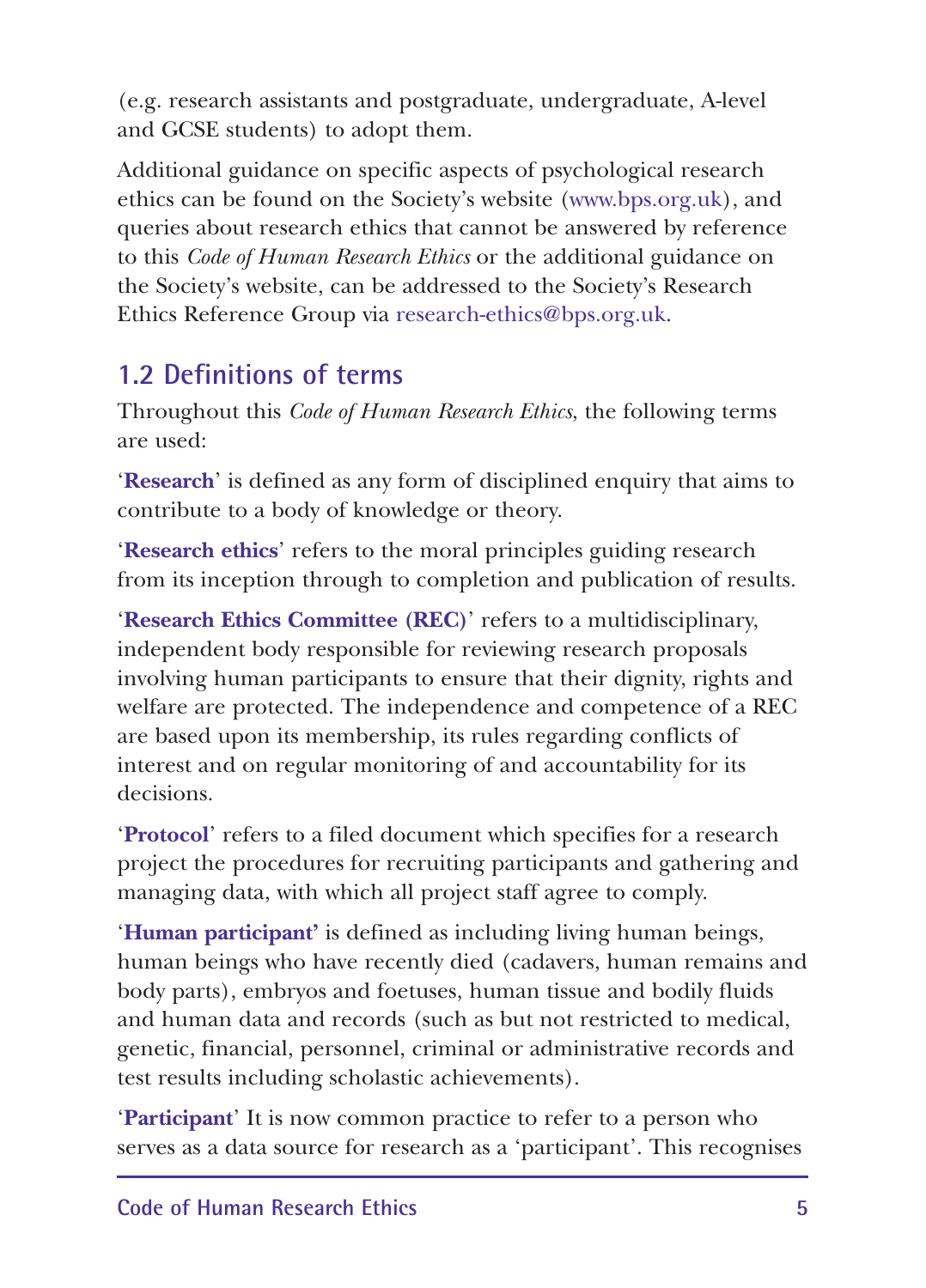their active role and replaces the term 'subject' which has been viewed as portraying people as passive recipients rather than active agents. While the extent of active 'participation' in the research over and above providing information will of course vary greatly from one project to another, the use of the term 'participant' also serves to acknowledge the autonomy and agency of the individual in contributing to the research, and their right to withdraw at any time without penalty. We recognise that the term 'subject' has currency in certain contexts, such as describing research designs (e.g. 'withinsubjects).

In psychological research it is also relevant to acknowledge that a participant's understanding of the experience they have while taking part in the research will often be a valuable additional source of information and may well help to enrich the interpretation of findings.

People other than the individuals who are primary data sources may be also need to be included in the consideration of the ethics of research. For example, parents and other relatives, and friends and colleagues may potentially be affected by research, and the ethical conduct of research will often need to be informed by the interests of other stakeholders as well, as noted above.

#### **1.3 Why principles?**

Research that involves humans addresses a wide range of topics and utilises many different methodologies. The types and severities of risks associated with human research range widely; from innocuous, anonymised at source data gathering on non-sensitive topics, to research carrying multiple high-level risks that demand very detailed ethics protocols and close attention to risk obviation, minimisation and management, along with adequate liability cover. Human research also involves a wide variety of target populations, some of which are vulnerable, lack full competence to consent or are otherwise associated with heightened risks. Increasingly, human research crosses institutional, professional and national boundaries, bringing further complication into the application of appropriate ethics protocols and review processes.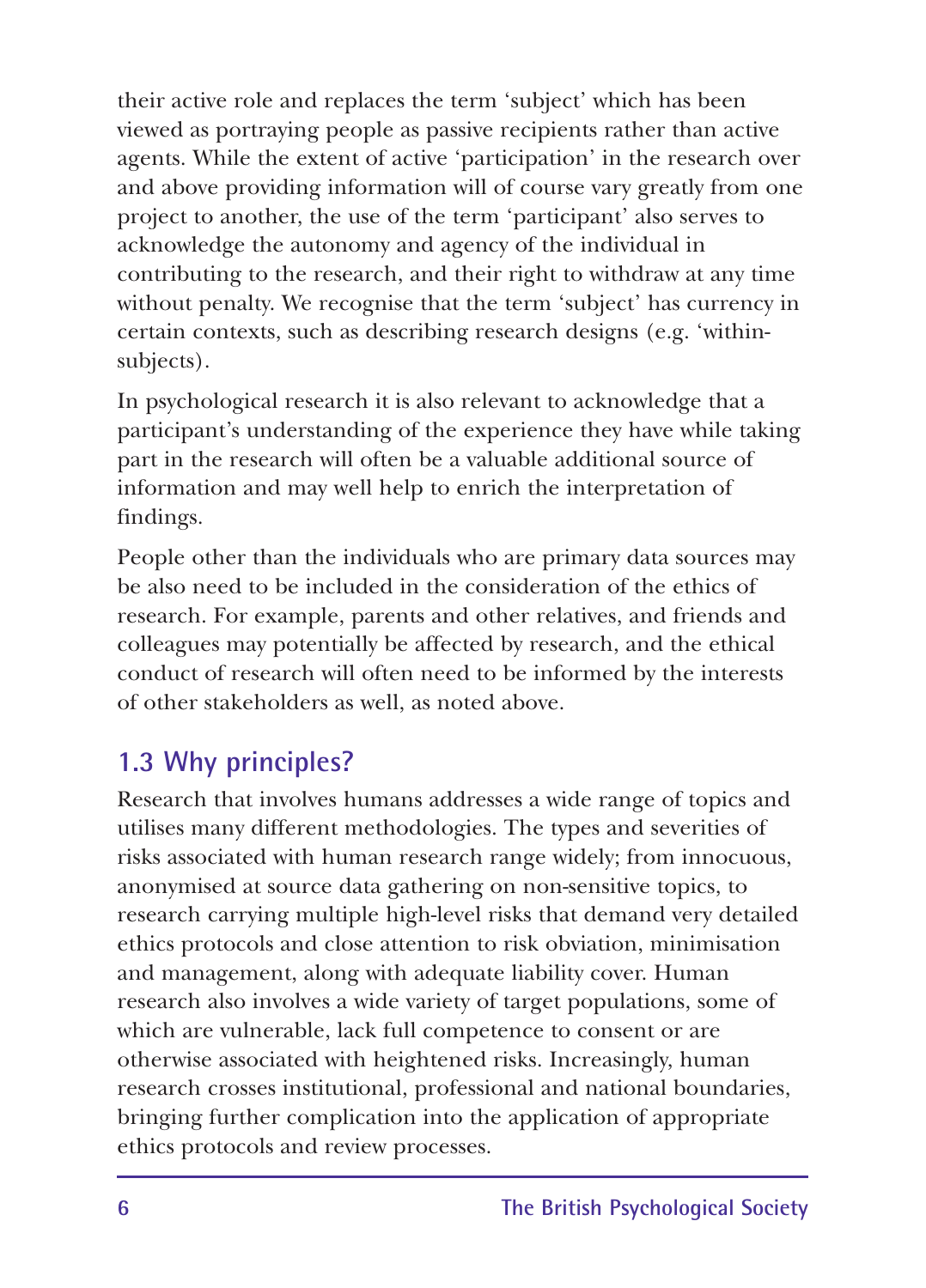For these reasons, the development of detailed and specific regulations on the handling of ethics issues in human research by researchers, with the aim of covering all eventualities, is seen by many ethicists as an ultimately flawed direction of travel. As soon as one new set of regulations is finalised, a new method or topic of research is likely to emerge that is not covered. The existence of lengthy, detailed and prescriptive professional or institutional regulations raises the risk of researchers following the letter, but not the spirit, of the regulations and may in consequence lead to research being carried out that is ethically flawed. Overly detailed regulations may also make it more difficult for RECs to engage with the nuances of the ethics of individual cases.

A solution to such serious issues is a return to 'first principles'. Ethical research conduct is, in essence, the application of informed moral reasoning, founded on a set of moral principles. In common with the Society's *Code of Ethics and Conduct*, this *Code of Human Research Ethics* introduces the notion of underlying principles to inform psychological research practice. By openly stating the values that underpin our profession, at this historical point, we make them available for discussion and debate, as well as allowing the possibility of clarification and change.

Moreover, locating the responsibility for developing adequate ethics protocols firmly and squarely with researchers themselves can be achieved by appealing to explicit, core principles at a sufficiently high level of abstraction that the likelihood of individual cases falling outside of them is minimal. It is in this spirit that the following principles have been developed:

- Respect for the autonomy, privacy and dignity of individuals and communities.
- $\blacksquare$  Scientific integrity.
- $\blacksquare$  Social responsibility.
- Maximising benefit and minimising harm.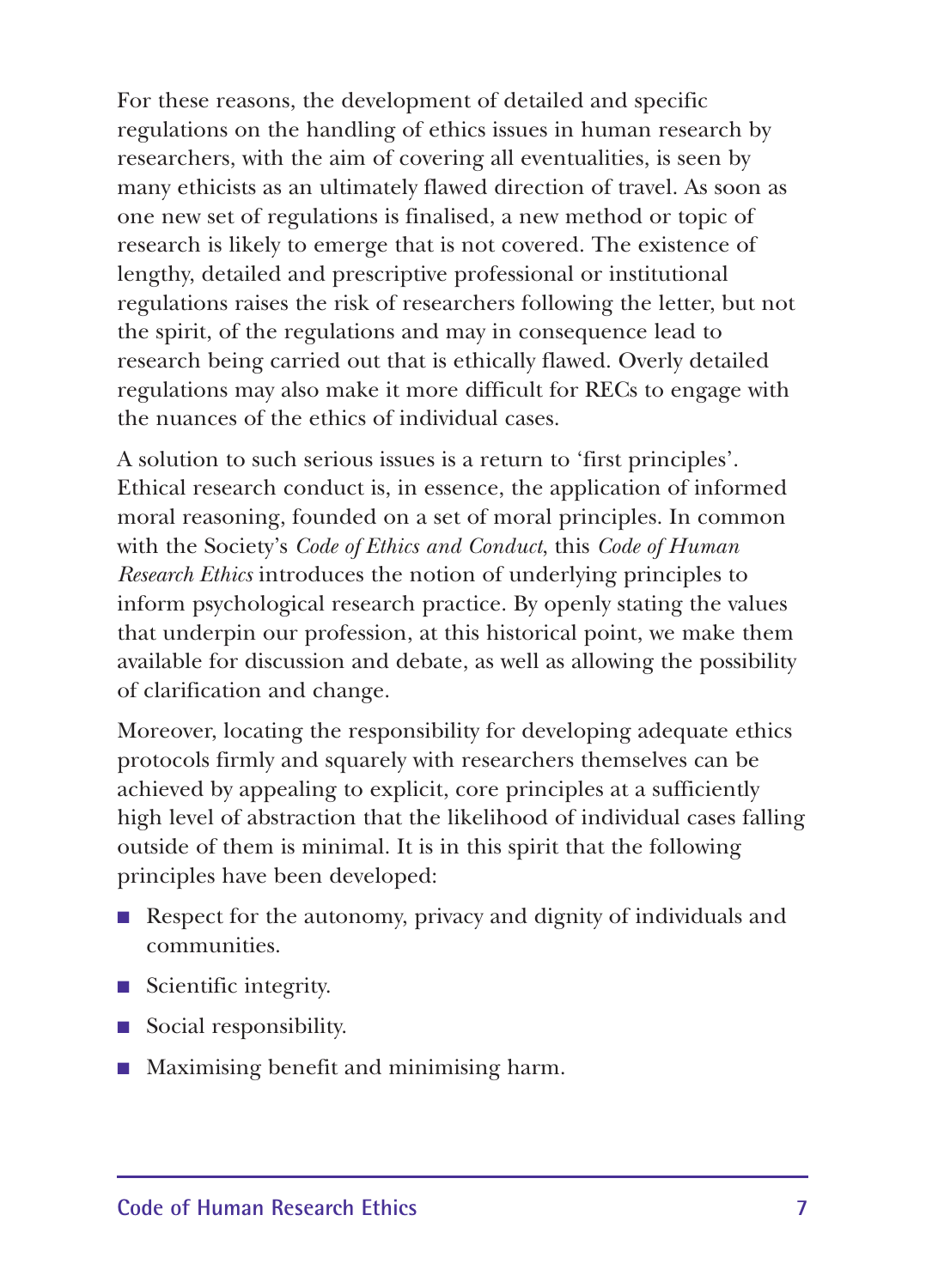## **2. The Principles**

#### **2.1 Respect for the autonomy, privacy and dignity of individuals and communities**

**Value statement:** 'Psychologists value the dignity and worth of all persons equally, with sensitivity to the dynamics of perceived authority or influence over others and with particular regard to people's rights including those of privacy and self-determination' (*Code of Ethics and Conduct*, 2009, p.10).

Adherence to the concept of moral rights is an essential component of respect for the dignity of persons. Rights to privacy, selfdetermination, personal liberty and natural justice are of particular importance to psychologists, and they have a responsibility to protect and promote these rights in their research activities. As such, psychologists have a responsibility to develop and follow procedures for valid consent, confidentiality, anonymity, fair treatment and due process that are consistent with those rights.

**Ethics standards:** Psychologists have respect for the autonomy and dignity of persons. In the research context this means that there is a clear duty to participants. For example, psychologists respect the knowledge, insight, experience and expertise of participants and potential participants. They respect individual, cultural and role differences, including those involving age, disability, gender reassignment, marriage and civil partnership, pregnancy and maternity, race (including colour, nationality, ethnic or national origin), religion and belief, sex, sexual orientation, education, language and socio-economic status.

Given this level of respect psychologists are naturally willing to explain the nature of the research to which participants are being asked to contribute, and to avoid any unfair, prejudiced or discriminatory practice, for example, in participant selection or in the content of the research itself.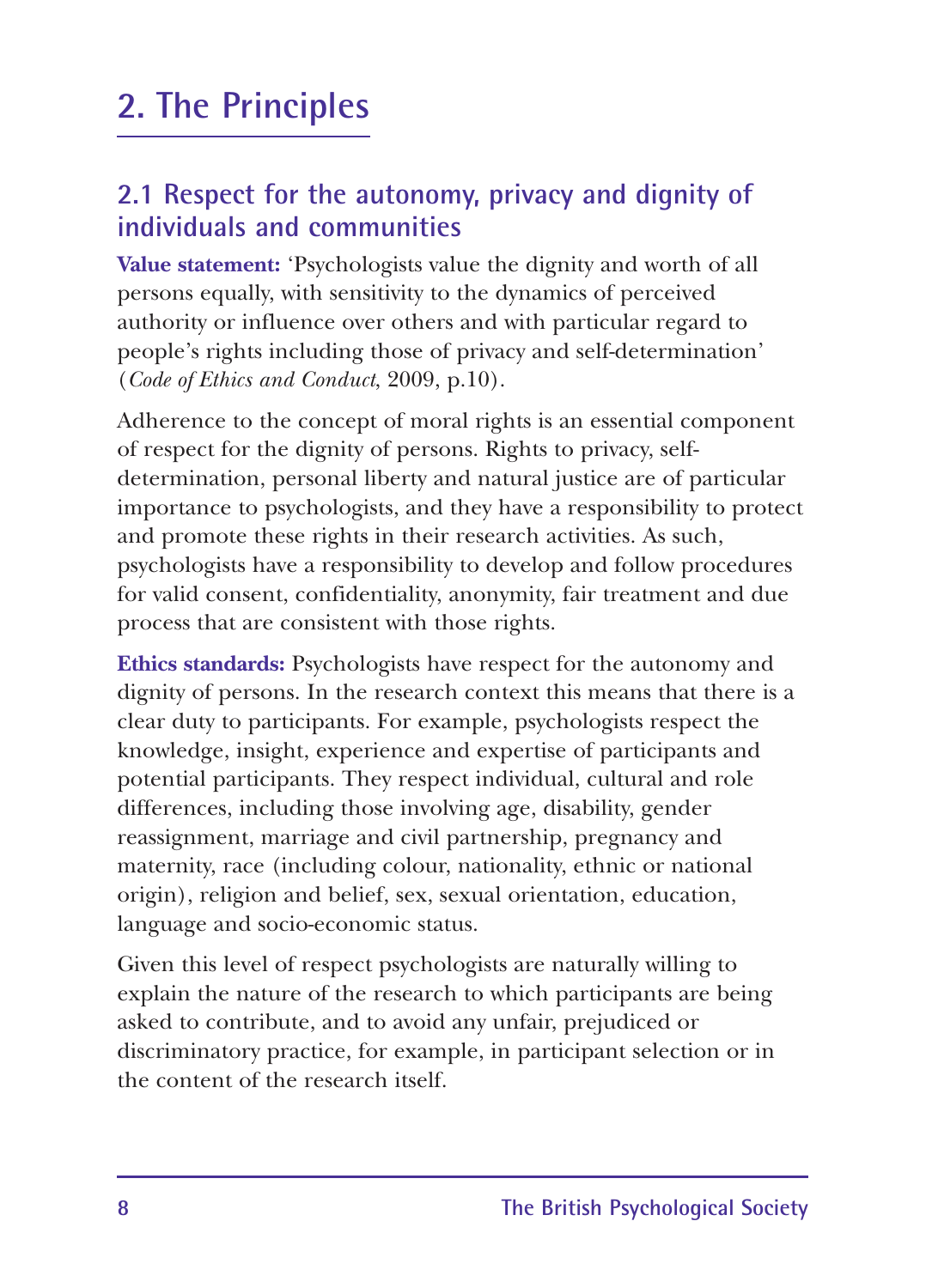For these reasons they accept that individuals may choose not to be involved in research, or if they agree to participate they may subsequently request that their data be destroyed. Under such circumstances researchers will comply with any requests that any related data be destroyed, and removed from any datasets. Where there are necessary time limits on data withdrawal, for example up to a point at which data are aggregated, these limits should always be made clear to participants.

Psychologists respect the autonomy of individuals by making reasoned judgments about any actions in the course of their research that will have an impact on the autonomy of participants, even temporarily, and will always avoid any processes and procedures where any long-term impairment or perceived impairment of autonomy might result. A reasoned balance should be struck between protecting participants and recognising their agency and capacity.

Researchers will respect the privacy of individuals, and will ensure that individuals are not personally identifiable, except in exceptional circumstances and then only with clear, unambiguous informed consent. They will respect confidentiality, and will ensure that information or data collected about individuals are appropriately anonymised and cannot be traced back to them by other parties, even if the participants themselves are not troubled by a potential loss of confidentiality. Where a participant wishes to have their voice heard and their identity linked with this, researchers will endeavour to respect such a wish.

In their research, as in all other professional dealings, psychologists will seek to ensure that people's rights are respected and protected.

#### **2.2 Scientific integrity**

**Value statement:** Research should be designed, reviewed and conducted in a way that ensures its quality, integrity and contribution to the development of knowledge and understanding. Research that is judged within a research community to be poorly designed or conducted wastes resources and devalues the contribution of the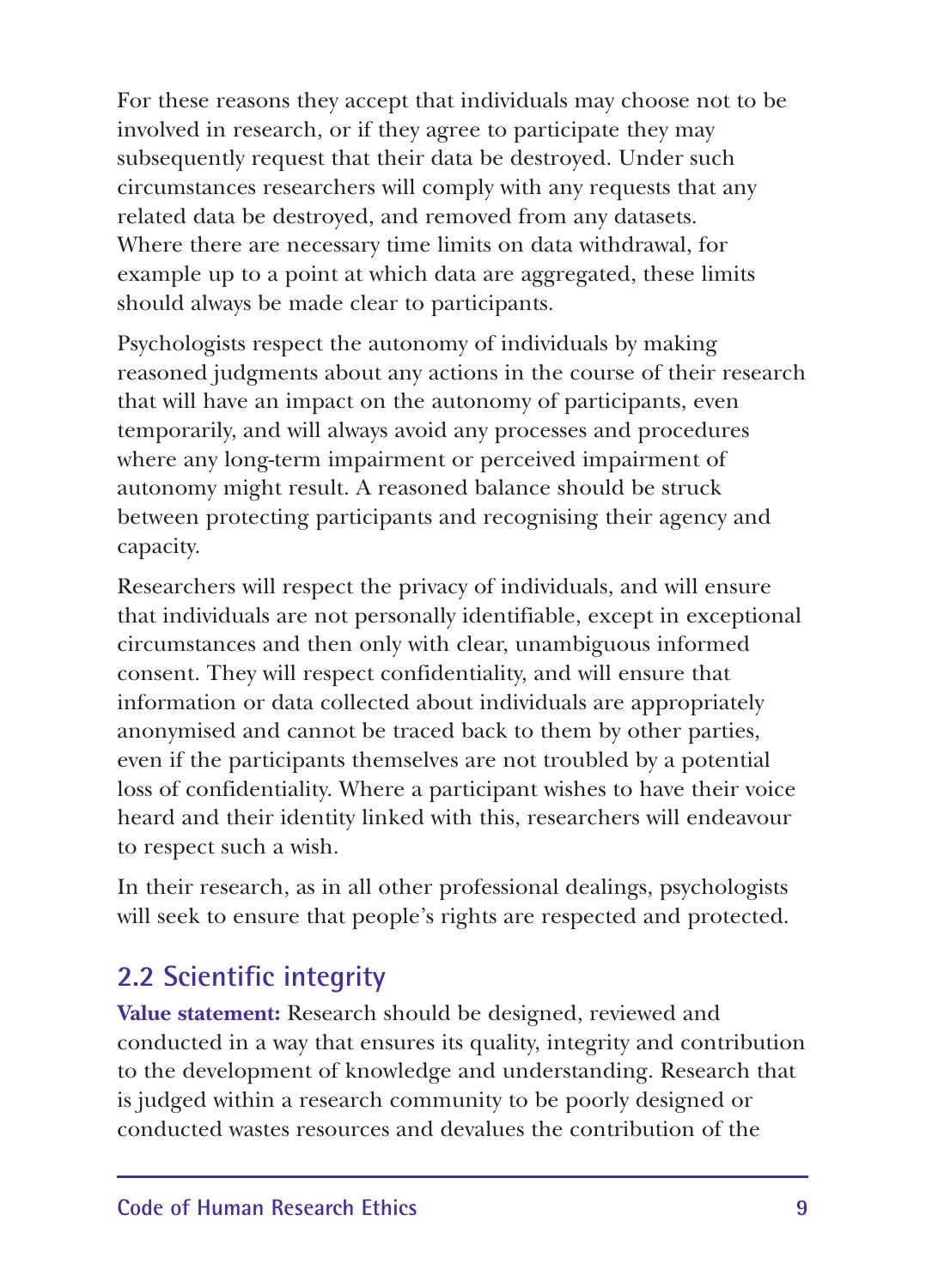participants. At worst it can lead to misleading information being promulgated and can have the potential to cause harm.

**Ethics standards:** Psychologists are committed to ensuring that the scientific and scholarly standards of their research are accountable and of sufficiently high quality and robustness. Quality relates primarily to the scientific design of the research and the consideration of potential risks of harm and protocols for addressing such difficulties (should they arise). It is important that the aims of the research are as transparent as possible to ensure that it is clear what the research intends to achieve.

Judgements of scientific value must be appropriate within the context in which the research is being conducted (e.g. the status of the researcher – student, lecturer, senior researcher). See also Section 11 on student research.

#### **2.3 Social responsibility**

**Value statement:** The discipline of psychology, both as a science and a profession, exists within the context of human society. Accordingly, a shared collective duty for the welfare of human and non-human beings, both within the societies in which psychology researchers live and work, and beyond them, must be acknowledged by those conducting the research (see also the *Code of Ethics and Conduct*).

Psychology education, science and practice are founded upon freedom of enquiry and debate. However, this freedom must be exercised in a manner consistent with ethics principles.

In whatever social context they work, psychologists should acknowledge the evolution of social structures in relation to societal need and be respectful of such structures. Unwarranted or unnecessary disruption should be avoided unless the psychologist judges that the benefits of intervention outweigh the costs of such disruption (for example, in the protection of vulnerable individuals or groups); (see also Section 1: Respect, of the *Code of Ethics and Conduct*).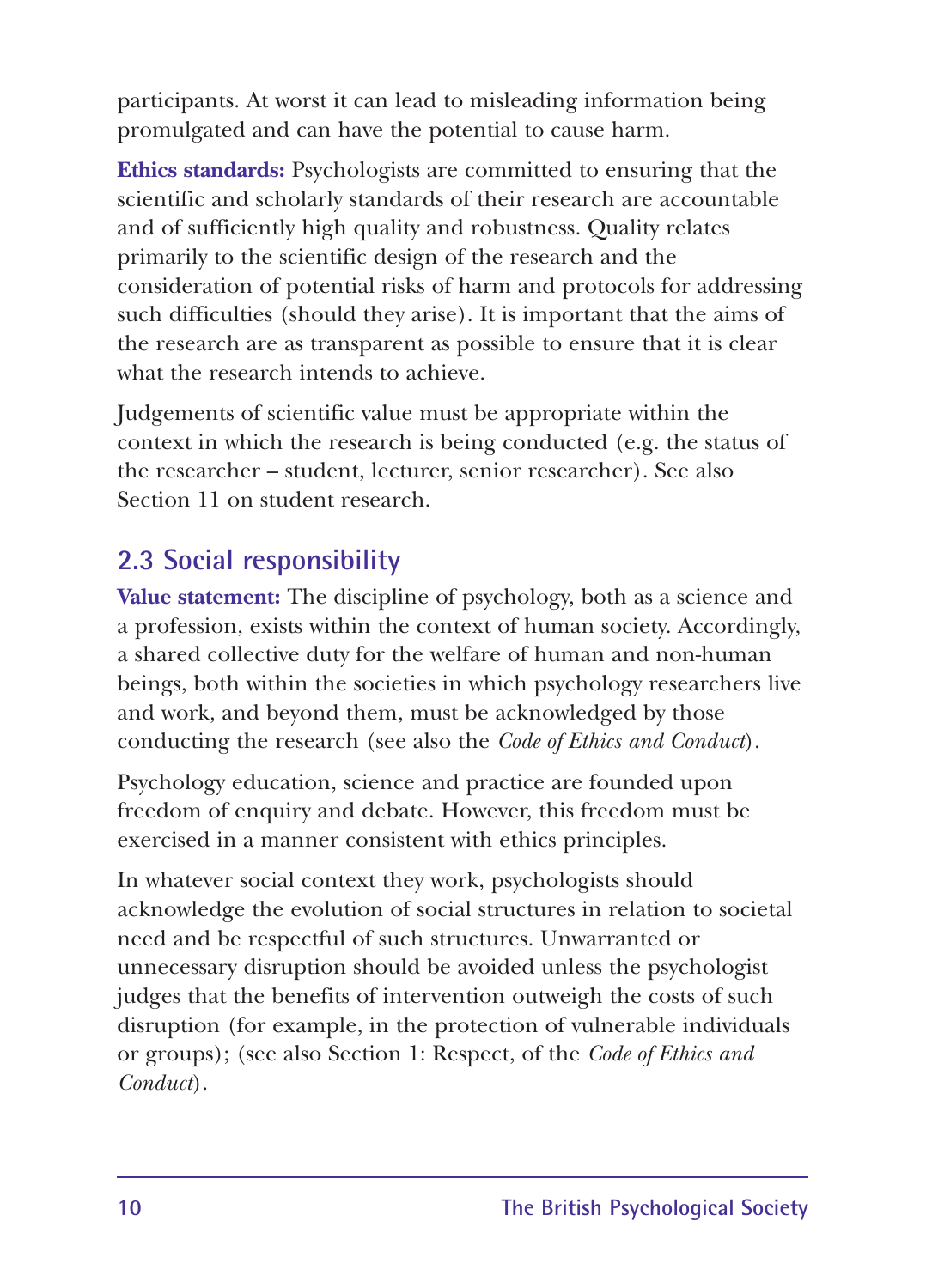**Ethics standards:** The aim of generating psychological knowledge should be to support beneficial outcomes. Such outcomes can be broadly defined as those that not only support and reflect respect for the dignity and integrity of persons (both individually and collectively) but also contribute to the 'common good'.

Accordingly, psychologists must be able to work in partnership with others (including professional colleagues, research participants, and other persons); be self-reflective; and be open to challenges that question the contributions of psychological knowledge to society. Psychology researchers need to be aware of their personal and professional responsibilities, to be alert to the possible consequences of unexpected as well as predicted outcomes of their work, and to acknowledge the often problematic nature of the interpretation of research findings. They should always work within the limitDavid.Hemsill@bpshelpdesk.org.uks of their professional competence.

### **2.4 Maximising benefit and minimising harm**

**Value statement:** In accordance with Ethics Principle 3: Responsibility of the *Code of Ethics and Conduct*, psychologists should consider all research from the standpoint of the research participants, and any other persons, groups or communities who may be potentially affected by the research, with the aim of avoiding potential risks to psychological well-being, mental health, personal values, the invasion of privacy or dignity.

**Ethics standards:** Psychology researchers should seek to maximise the benefits of their work at all stages, from inception through to dissemination.

Harm to research participants must be avoided. Where risks arise as an unavoidable and integral element of the research, robust risk assessment and management protocols should be developed and complied with. Normally, the risk of harm should be no greater than that encountered in ordinary life, i.e. people should not be exposed to risks greater than or additional to those to which they are exposed in their normal lifestyles. Where a tension arises between the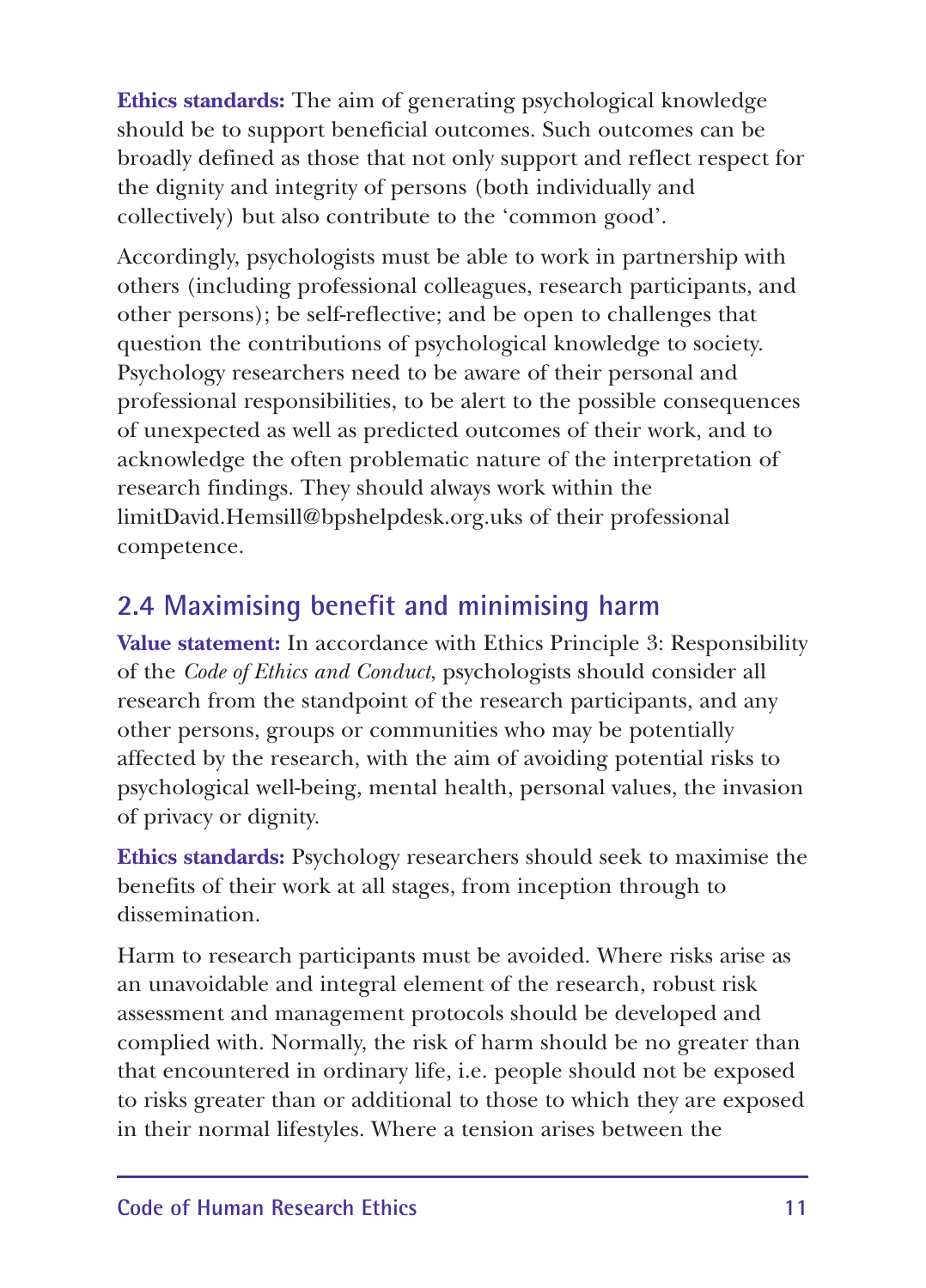legitimate needs of research and the avoidance of risk, reasoned judgement should be applied, based on the principles in this *Code of Human Research Ethics*. If unavoidable additional risks are present, researchers should assess these risks for their probability and severity, and put in place measures to obviate, minimise and manage such risks.

Psychologists need to be sensitive to the potential impact of their interventions, for example, to the possibility of individual distress that may be caused unwittingly, to the danger of 'normalising' unhelpful behaviours or to creating self-doubt. A difference in power inevitably exists between researchers and participants, even if researchers seek to minimise it. Sensitivity is, therefore, essential, and caution is usually necessary. In conjunction with the previous section of this *Code of Human Research Ethics* it may be that researchers will need to consider the costs to the individual participant versus potential societal benefits. This is a difficult balance to strike and should be arrived at by careful and explicit analysis, and where appropriate, wider consultation with experienced colleagues, the relevant REC or user group(s).

Further discussion of risk in psychological research can be found in the following section.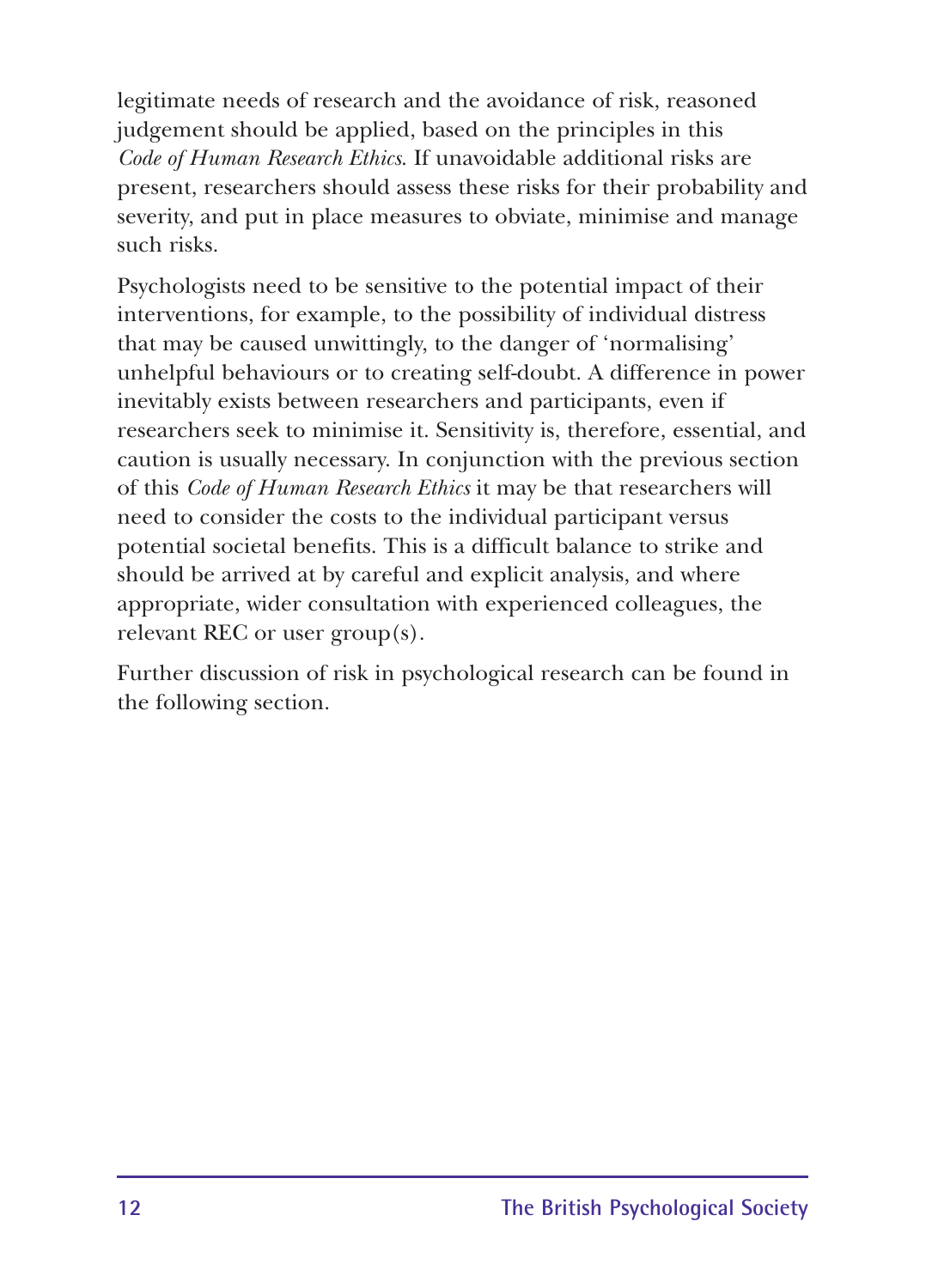### **3. Risk**

Risk can be defined as the potential physical or psychological harm, discomfort or stress to human participants that a research project may generate. This is an important consideration in psychological research, where there is a wide range of potential risks. These include risks to the participant's personal social status, privacy, personal values and beliefs, personal relationships, as well as the adverse effects of the disclosure of illegal, sexual or deviant behaviour. Research that carries no physical risk can nevertheless be disruptive and damaging to research participants (both as individuals or whole communities/categories of people).

It is important to acknowledge that it can be difficult to determine all potential risks at the outset of a piece of research. However, researchers should endeavour to identify and assess all possible risks and develop protocols for risk management as an integral part of the design of the project, and ensure that appropriate levels of ethics review are sought.

The following research would normally be considered as involving more than minimal risk:

- **Research involving vulnerable groups (such as children aged)** under 16; those lacking capacity; or individuals in a dependent or unequal relationship);
- $\blacksquare$  Research involving potentially sensitive topics (such as participants' sexual behaviour; their legal or political behaviour; their experience of violence; their gender or ethnic status);
- **Research involving a significant and necessary element of** deception;
- **Research involving access to records of personal or confidential** information (including genetic or other biological information);
- Research involving access to potentially sensitive data through third parties (such as employee data);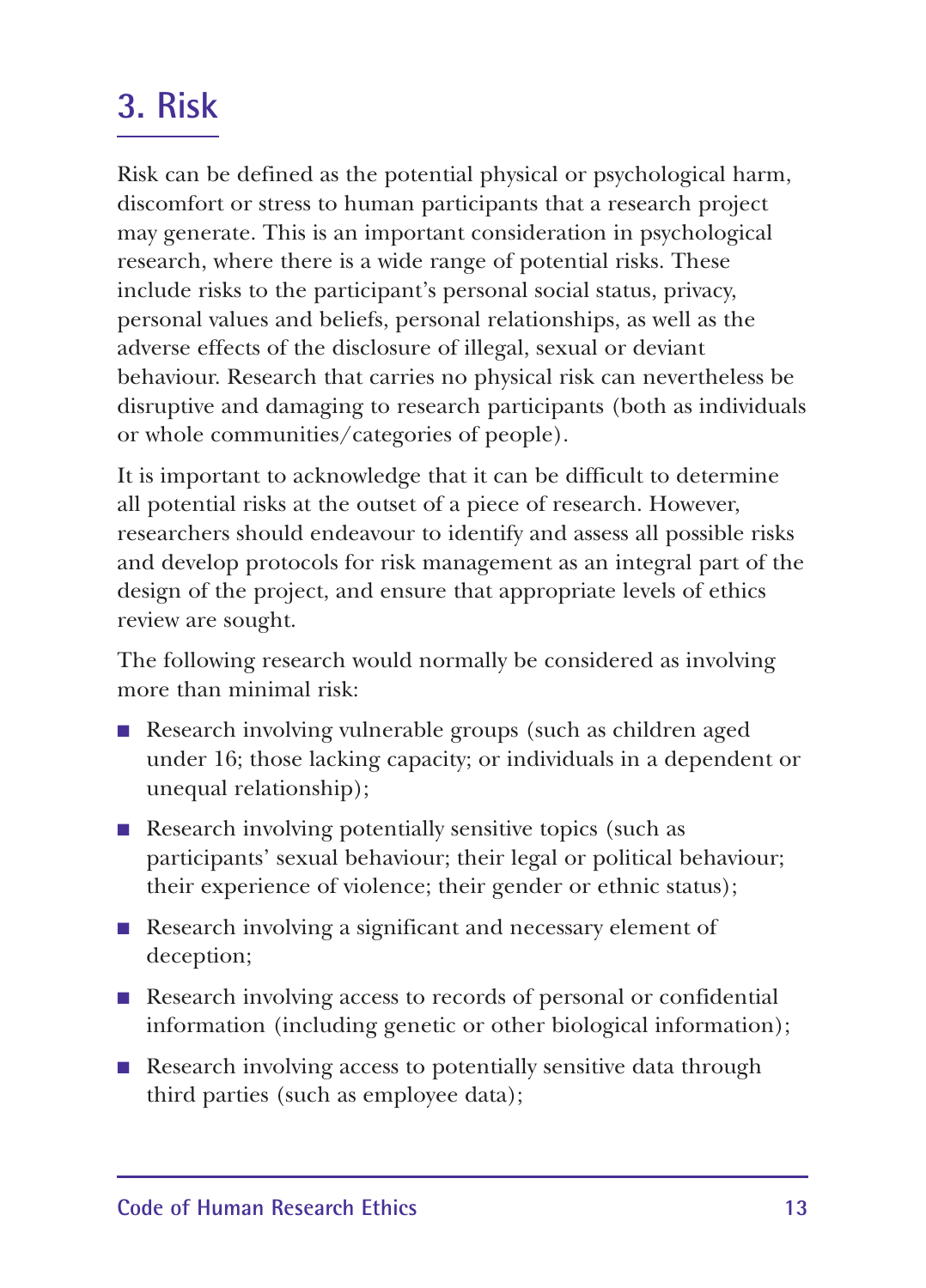- Research that could induce psychological stress, anxiety or humiliation or cause more than minimal pain (e.g. repetitive or prolonged testing);
- $\blacksquare$  Research involving invasive interventions (such as the administration of drugs or other substances, vigorous physical exercise or techniques such as hypnosis) that would not usually be encountered during everyday life;
- Research that may have an adverse impact on employment or social standing (e.g. discussion of an employer, discussion of commercially sensitive information);
- Research that may lead to 'labelling' either by the researcher (e.g. categorisation) or by the participant (e.g. 'I am stupid', 'I am not normal');
- n Research that involves the collection of human tissue, blood or other biological samples.

Some research may pose risks to participants in a way that is legitimate in the context of that research and its outcomes. For example, research to reveal and critique fundamental economic, political or cultural disadvantage and exploitation may involve elements of risk. Further, some research may be considered legitimate if the longer-term gains outweigh the short-term immediate risks to participants (provided that these risks are minimal and neither have lasting effects nor induce prolonged personal discomfort). In instances where an element of risk is an unavoidable element of the research design, a detailed case outlining the cost-benefit analysis and the risk management protocol should be submitted to the REC.

Risk analysis should not only be confined to considering the interests of the primary participants, but should also consider the interests of any other stakeholders. Where appropriate, the use of risk analysis tools may offer a useful way of identifying, quantifying and managing potential hazards.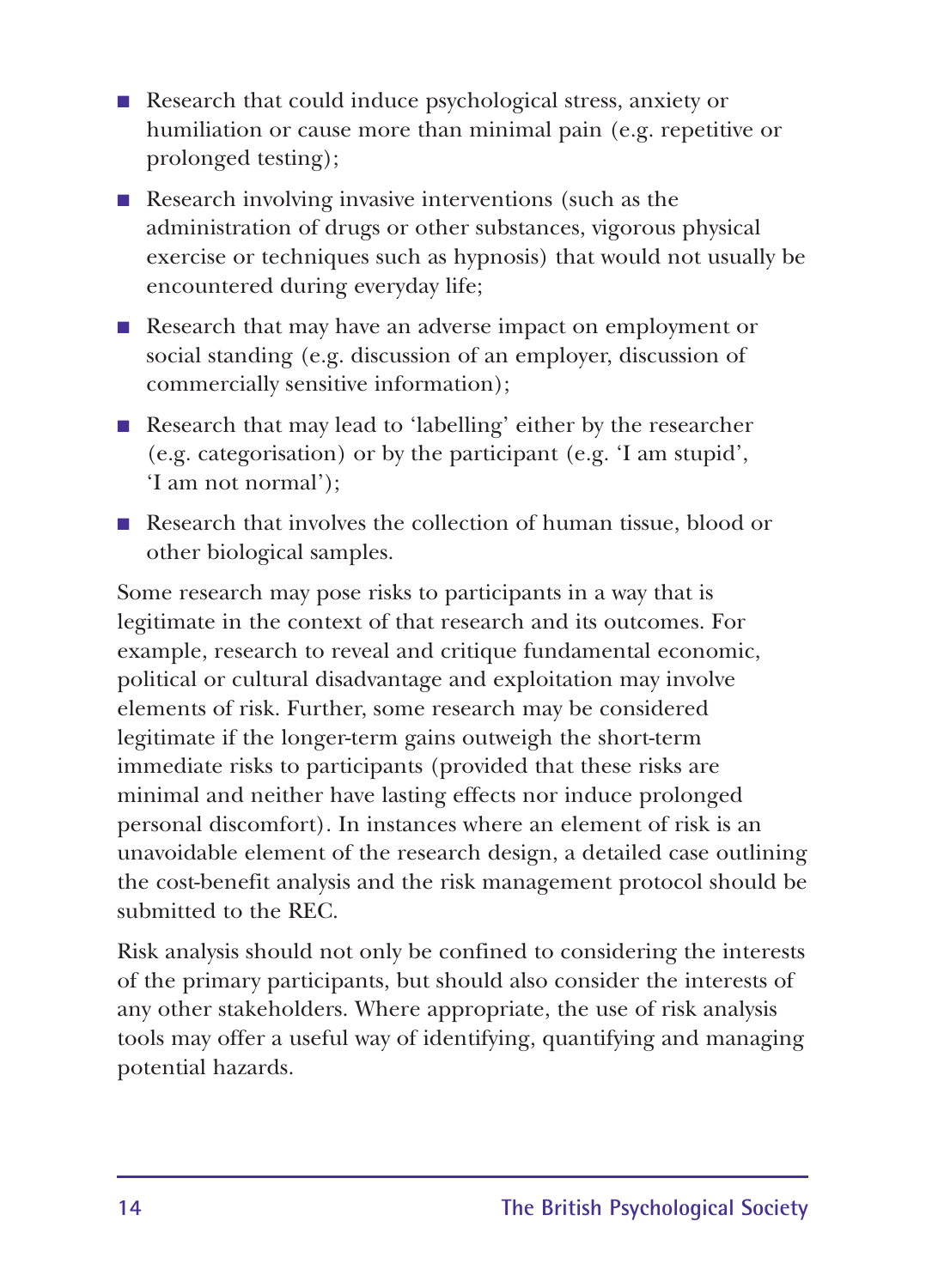## **4. Valid Consent**

In accordance with the *Code of Ethics and Conduct*, researchers should ensure that every person from whom data are gathered for the purposes of research consents freely to the process on the basis of adequate information. They should be able, during the data gathering phase, freely to withdraw or modify their consent and to ask for the destruction of all or part of the data that they have contributed.

The way in which consent is sought from people to participate in or otherwise contribute data for research should be appropriate to the research topic and design, and to the ultimate outputs and uses of the analyses. It should recognise in particular the wide variety of data types, collection and analysis methods, and the range of people's possible responses and sensitivities. The principle of proportionality should apply, such that the procedures for consent are proportional to the nature of participation and the risks involved.

For example, for data from existing datasets where consent was properly gained in the initial collection and this consent covers the uses of data proposed, no further consent will normally be needed. For anonymised-at-source, non-sensitive data, consent may be considered to have been given by the act of participation or by ticking a box, for example. Nevertheless, the risks involved in some anonymised-at-source research, for example, web-based research on sensitive topics such as sexual behaviours, will require carefully prepared prior information and clear consent processes.

When research involves the collection of identity capturing data on sensitive topics, using video or audio recording, or other methodologies where an individual may be identifiable, it is important to consider additional informed consent procedures. These procedures need to be related to both the nature of the data collected and the ultimate use of the data. Separate informed consent agreements for data collection and the dissemination of the study's results may be required.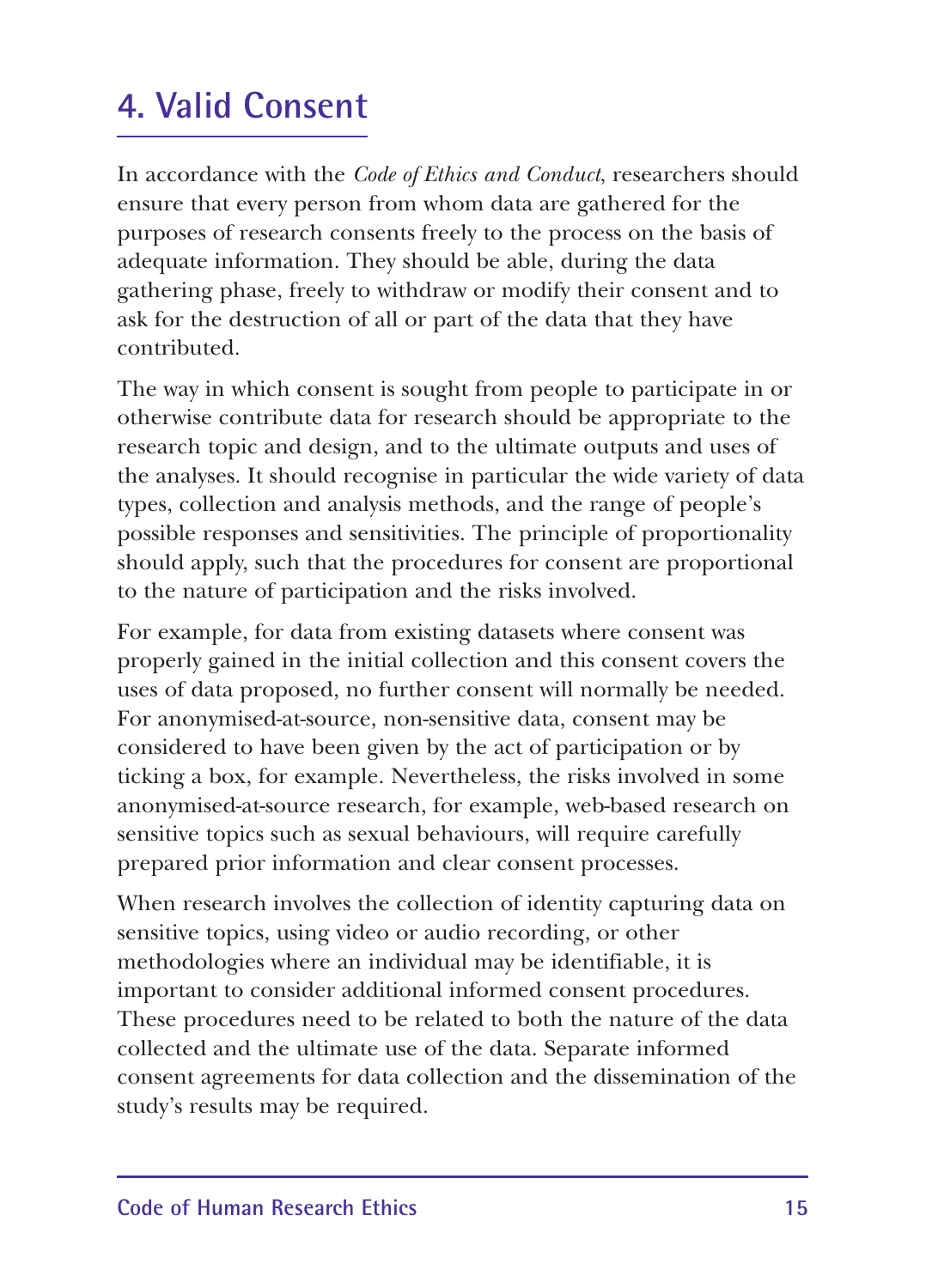Researchers should ensure that the protocol they follow for seeking, taking and recording consent is appropriate to local customs, legal frameworks and cultural expectations, and to the nature of the research and its topic, while adhering to the principle of validity. While written consent, as described below, will be the usual approach, other methods, such as audio-recorded verbal consent or implied consent (for example, in choosing to input responses to an anonymous online survey on a non-sensitive subject), may be preferable if based on a careful consideration of the research context. It is always important that consent should be documented in an auditable record.

#### **Assessment of risk**

A prior assessment of potential risks should inform the preparation of the information to be given to potential participants and the procedures for seeking consent. This assessment should be used to determine the appropriate form of consent and the nature of any risk management required. When in exceptional circumstances harm, unusual discomfort, or other negative consequences for the individual's future life might occur, the investigator must inform the participants clearly of these additional risks prior to consent. For all research where risks are present, secure liability insurance should be in place to adequately cover the levels of possible harm identified in the risk analysis.

#### **Who can give consent?** (see also Section 10.1)

The consent of participants in research, whatever their age or competence, should always be sought, by means appropriate to their age and competence level. For children under 16 years of age and for other persons where capacity to consent may be impaired the additional consent of parents or those with legal responsibility for the individual should normally also be sought. In special circumstances such as where it may be important that views of such participants or findings about them should not be suppressed, the rationale for not seeking parental consent should be clearly stated and approved by a REC.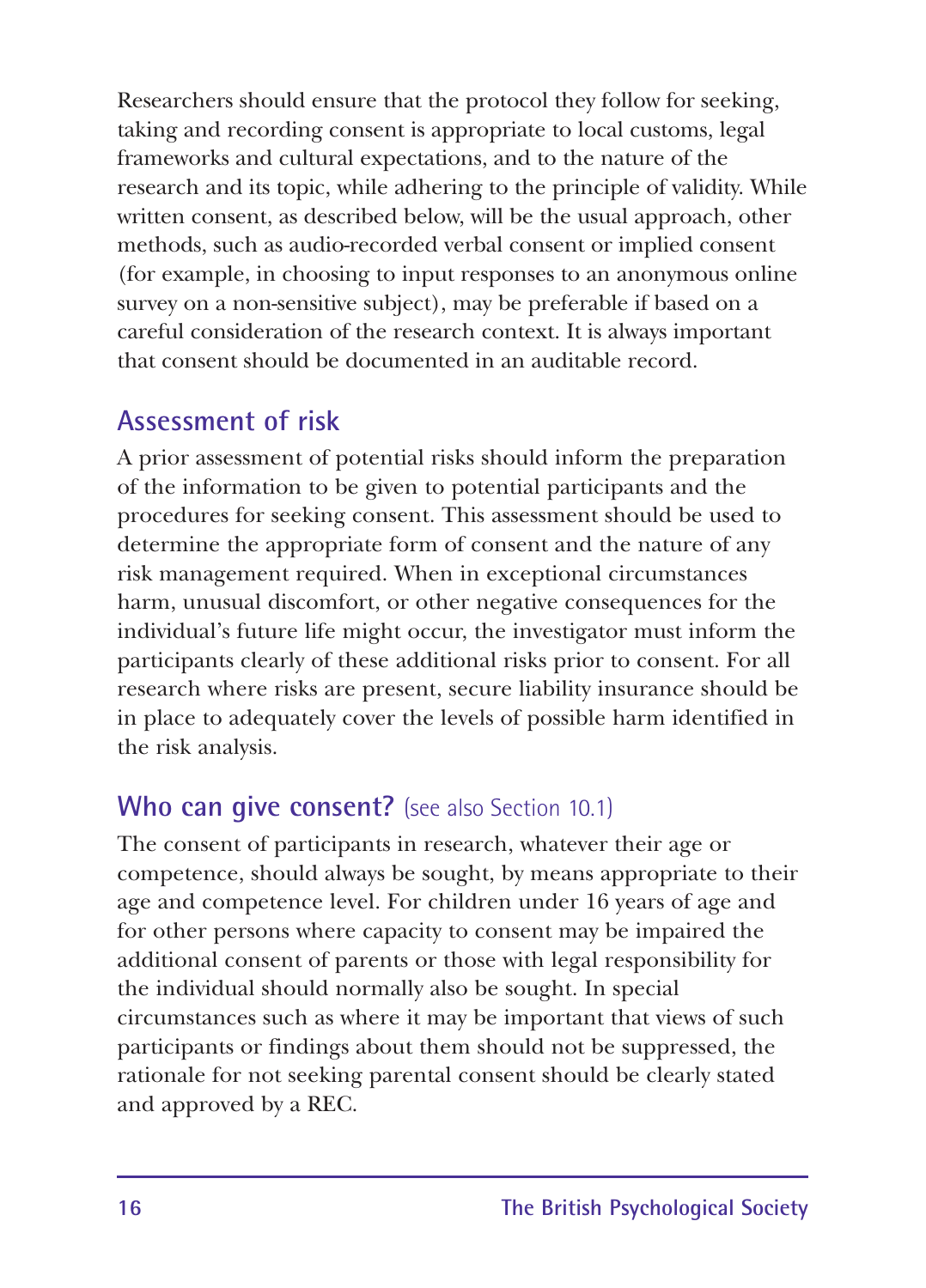In the case of very young children, and persons with very limited competence, their assent should be regularly monitored by sensitive attention to any signs, verbal or non-verbal, that they are not wholly willing to continue with the data collection.

If valid consent cannot be obtained from adults with severe impairments in understanding or communication, the investigator should consult a person well-placed to appreciate the participant's reaction, such as a member of the person's family, and must obtain the disinterested approval of the research from independent advisors. Where the research falls within the regulatory framework of the Mental Capacity Act, the Adults with Incapacity (Scotland) Act or relevant legislation in Northern Ireland, approval must be sought from a recognised REC.

Where competence to consent is in question, it should be assessed using a systematic procedure such as engaging the potential participant in a dialogue to explore their understanding of what it is that they are consenting to. This process may usefully include offering a choice to which the response indicates whether the individual is capable of making decisions based on likely outcome.

In relation to the gaining of consent from children and young people in school or other institutional settings, where the research procedures are judged by a senior member of staff or other appropriate professional within the institution to fall within the range of usual curriculum or other institutional activities, and where a risk assessment has identified no significant risks, consent from the participants and the granting of approval and access from a senior member of school staff legally responsible for such approval can be considered sufficient. Where these criteria are not met, it will be a matter of judgement as to the extent to which the difference between these criteria and the data gathering activities of the specific project warrants the seeking of parental consent from children under 16 years of age and young people of limited competence.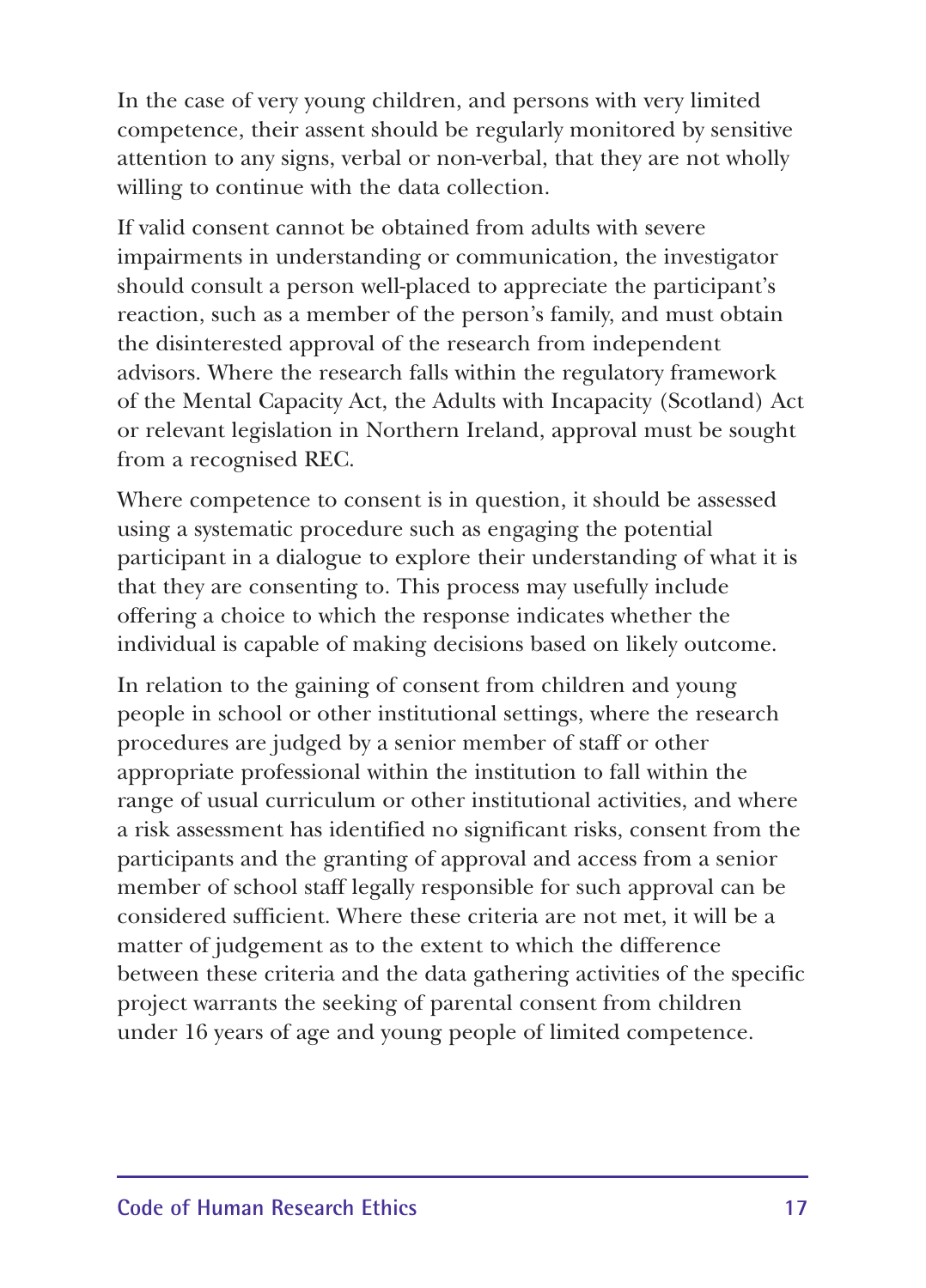When research is being conducted with detained persons, particular care should be taken over informed consent, paying attention to the special circumstances which may affect the person's ability to give free informed consent.

### **Informing participants**

Giving potential participants sufficient information about the research in an understandable form requires careful drafting of the information sheet. It is recommended that at least one pilot test of the processes for informing and debriefing participants be carried out with a naïve person having a literacy level at the lower end of the range expected in the planned research sample.

In certain circumstances the aims of the research may be compromised by giving full information prior to data collection. In such cases, it should be made clear that this is the case in the information sheet and the means by which the withheld information will be given at the conclusion of data collection should be specified. The amount of information withheld and the delay in disclosing the withheld information should be kept to the absolute minimum necessary.

The information sheet given to potential participants for them to keep should normally offer a clear statement of all those aspects of the research that are relevant for their decision about whether or not to agree to participation. The following list offers a series of headings for consideration. Not all of these will be relevant in specific cases.

- $\blacksquare$  The aim(s) of the project.
- $\blacksquare$  The type(s) of data to be collected.
- $\blacksquare$  The method(s) of collecting data.
- $\blacksquare$  Confidentiality and anonymity conditions associated with the data including any exceptions to confidentiality, for example, with respect to potential disclosures.
- Compliance with the Data Protection Act and Freedom of Information Act.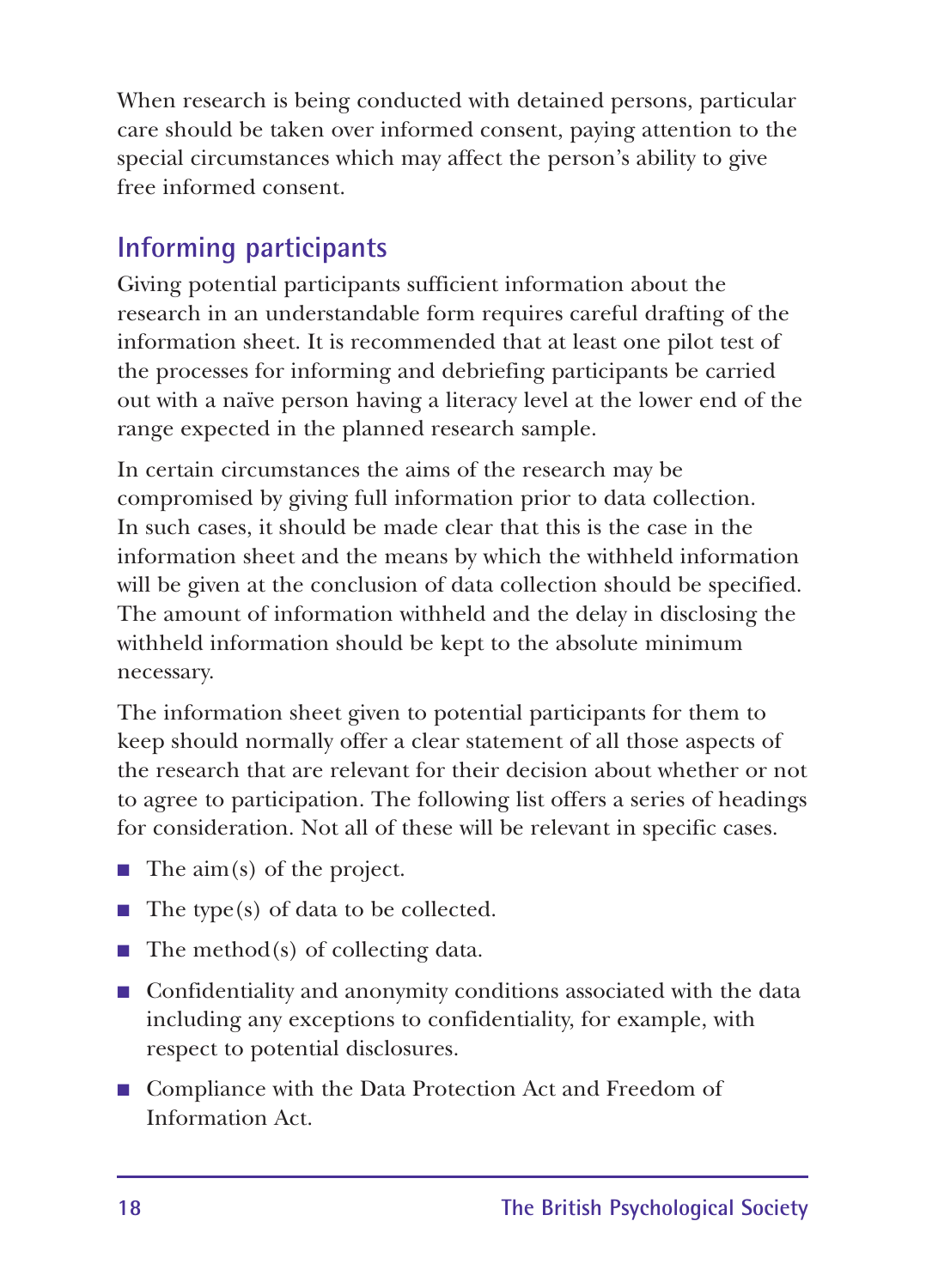- $\blacksquare$  The time commitment expected from participants.
- $\blacksquare$  The right to decline to offer any particular information requested by the researcher.
- $\blacksquare$  The opportunity to withdraw from the study at any time with no adverse consequences.
- $\blacksquare$  The opportunity to have any supplied data destroyed on request (up to a specified date).
- $\blacksquare$  Details of any risks associated with participation.
- $\blacksquare$  If appropriate, a statement that recompense for time and inconvenience associated with participation will be given, without specifying the amount or nature of such recompense beyond the reimbursement of incurred expenses such as travel costs.
- $\blacksquare$  The name and contact details of the Principal Investigator.
- $\blacksquare$  The name and contact details of another person who can receive enquiries about any matters which cannot be satisfactorily resolved with the Principal Investigator.
- Details of any insurance indemnity for the research.
- $\blacksquare$  Any debriefing that is planned.
- How the data will be used and planned outcomes.
- Potential benefits of the research.
- How the results of the research will be made available to participants.

Which of these headings are appropriate, and the extent of information given under each, will depend on the nature of the research. The language should be clear and accessible to people with limited literacy, using short words and sentences, written in the active voice, and avoiding the use of technical terms.

Sufficient time should be given for potential participants to absorb and consider the information given about the research and what is expected of their participation before they are asked to make a decision regarding participation.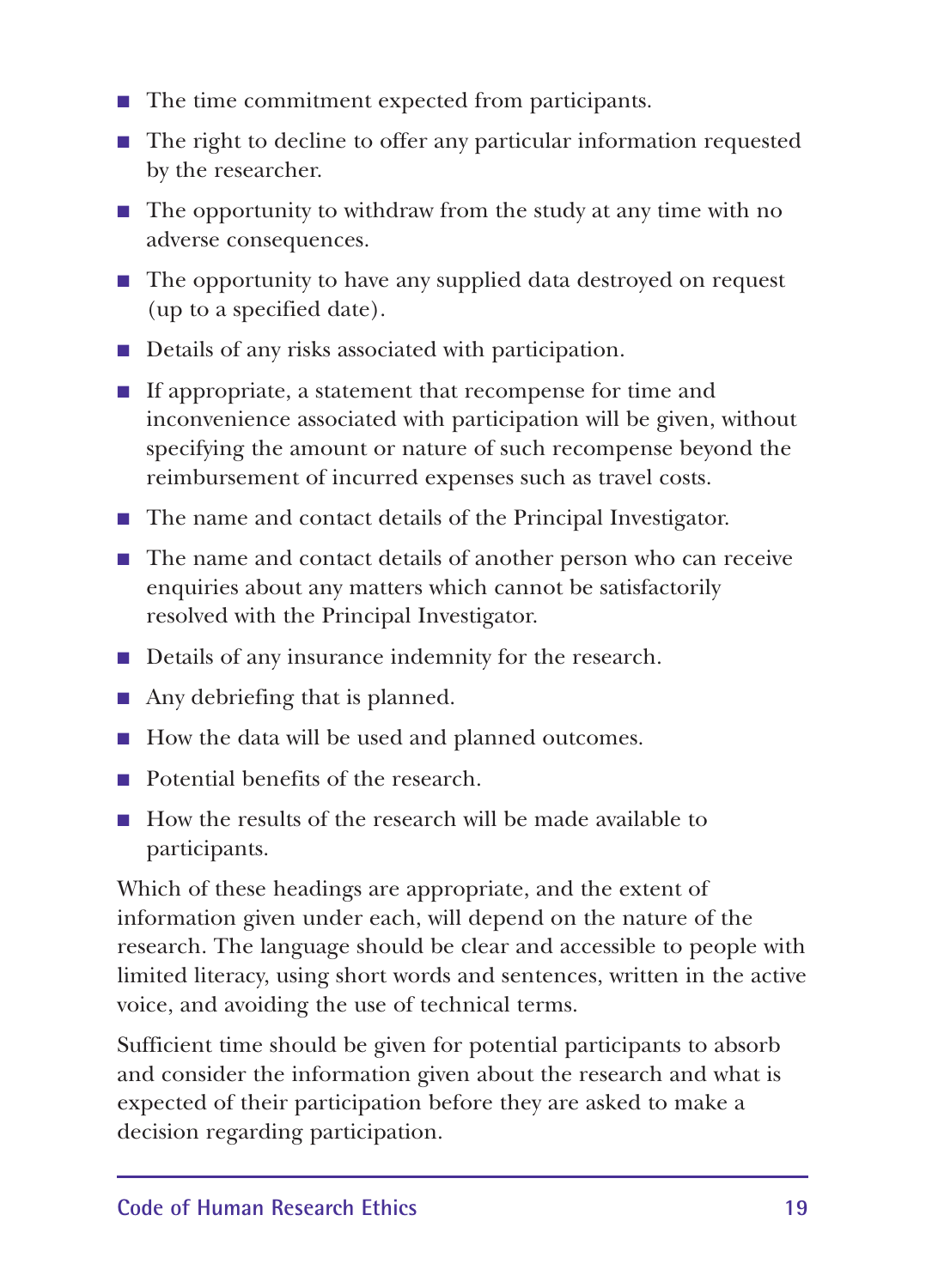#### **Documenting consent**

Consent, whether in a verbal recording, electronic or hard copy form, should include an explicit statement confirming that information about the research has been given to the participant and has been understood. It is important that participants do not misunderstand any collection of health-related data from them as constituting any form of medical screening. Such misapprehensions might lead them to be less vigilant in relation to seeking medical attention for risks or symptoms of illness.

Normally, where written consent is taken, two copies of a consent form should be signed by the researcher and the consenting participant, and/or their parent/guardian. One copy should be retained by the participant and the other stored by the researcher. The copy retained by the participant should give contact details of a person who may be contacted in the case of any queries arising. For certain types of research, for example where there are identifiable risks, it will also be appropriate for the consent to be witnessed and signed by an independent third party. All records of consent, including audio-recordings, should be stored in the same secure conditions as research data, with due regard to the confidentiality and anonymity protocols of the research which will often involve the storage of personal identity data in a location separate from the linked data.

It is crucial that participation in a research study is not coerced in any way, for example, through offering disproportionate rewards for consenting or indicating disincentives for not consenting. Coercion infringes the human right to autonomy and coerced participation compromises the validity of research data. Investigators should realise that they are often in a position of real or perceived authority or influence over participants. For example, they may be gathering data from their students, employees or clients, from prisoners or from other detained or vulnerable people. This relationship must not be allowed to exert pressure on people to take part in or remain in an investigation and the potential for a power relationship to bias the data should be considered. Similarly, where people in positions of power over potential participants, for example, school teachers or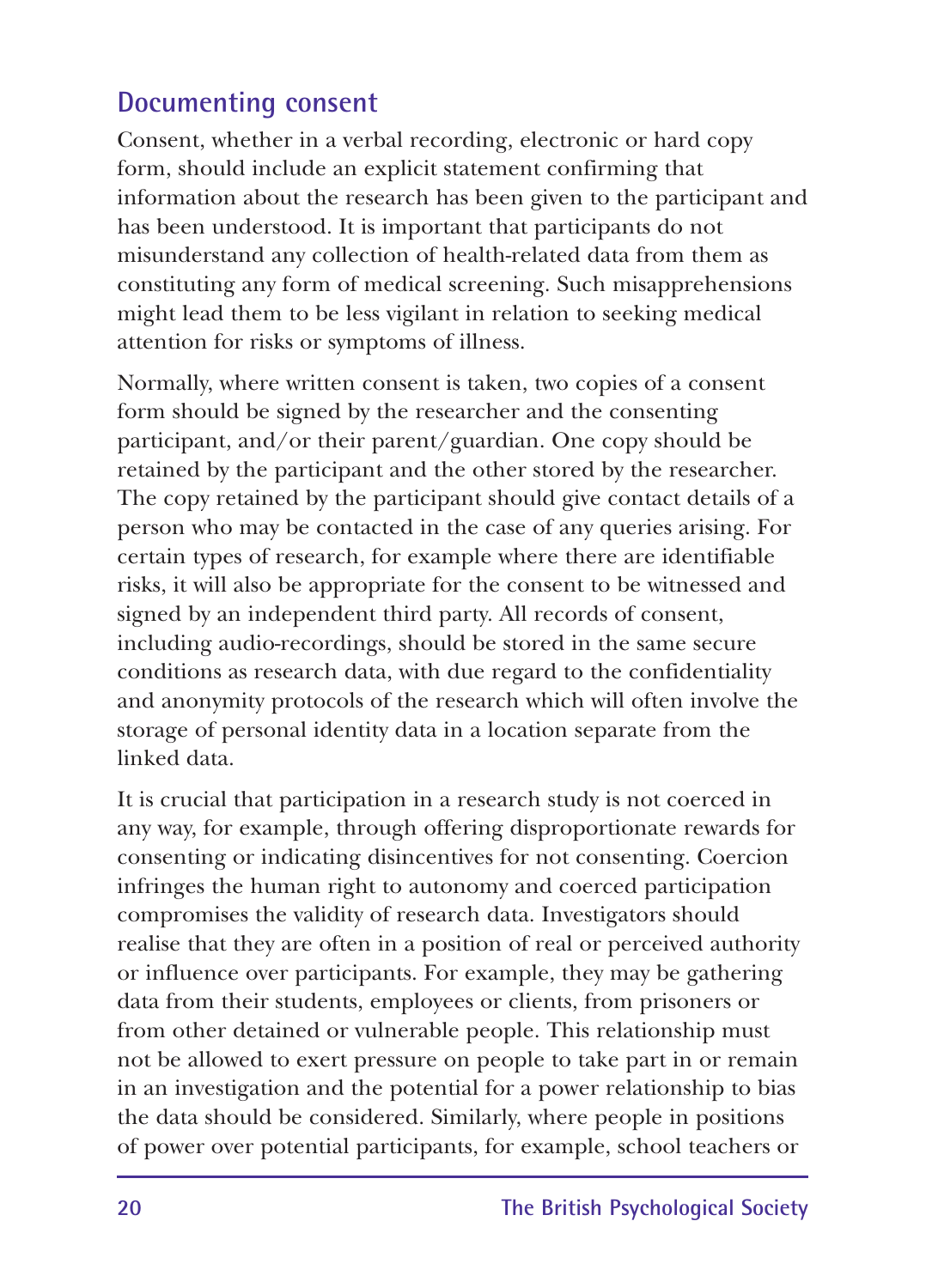prison staff, serve as gatekeepers or recruiters for research, the potential for coercion arising from the power relationships should be recognised and steps taken to avoid it. However, it is acceptable, and in many cases proper, for reasonable recompense for attendance, travel, other incurred costs and the time and inconvenience of participation to be offered.

#### **Need for renewal of consent**

Where the research requires a substantial commitment of time or repeated data collection sessions, such as in longitudinal studies, it will often be appropriate to seek renewed consent from participants. This also recognises that consent should be an ongoing process and that a fuller appreciation of the research and the nature of participation will often become more apparent to participants during the course of their involvement with the research.

Participants should be given information as to whom they may contact in the event of any issues arising in the course of the research that cannot be resolved with members of the project team. Such a contact should be both independent of the project team and also in a position to take appropriate action if issues are raised by participants.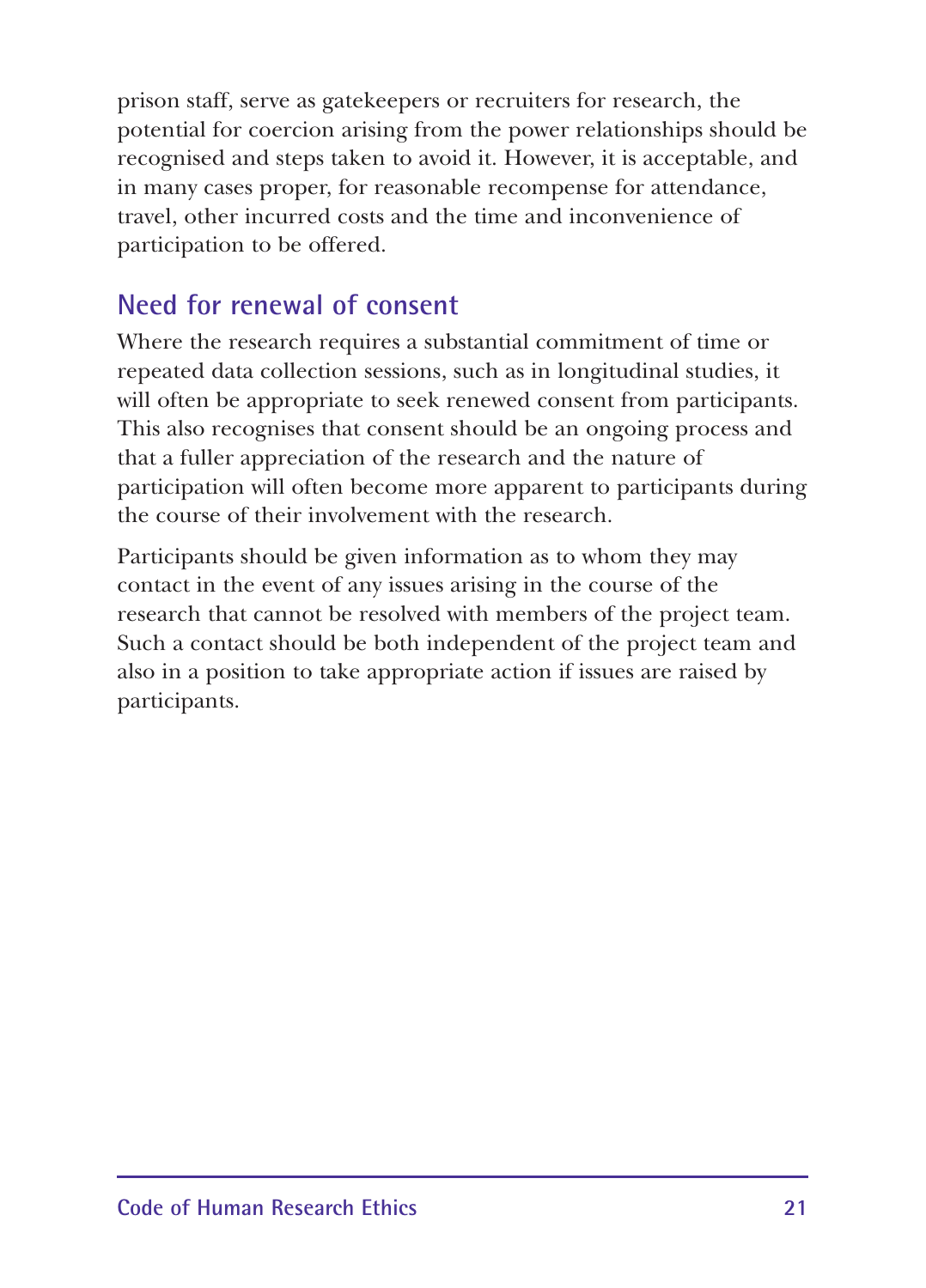## **5. Confidentiality**

Subject to the requirements of legislation, including the Data Protection Act, information obtained from and about a participant during an investigation is confidential unless otherwise agreed in advance. Investigators who are put under pressure to disclose confidential information should draw this point to the attention of those exerting such pressure. Participants in psychological research have a right to expect that information they provide will be treated confidentially and, if published, will not be identifiable as theirs. In the event that confidentiality and/or anonymity cannot be guaranteed, the participant must be warned of this in advance of agreeing to participate.

The duty of confidentiality is not absolute in law and may in exceptional circumstances be overridden by more compelling duties such as the duty to protect individuals from harm. Where a significant risk of such issues arising is identified in the risk assessment, specific procedures to be followed should be specified in the protocol. Further details on matters concerning confidentiality will be found in the Society's *Code of Ethics and Conduct*, Section 1.2.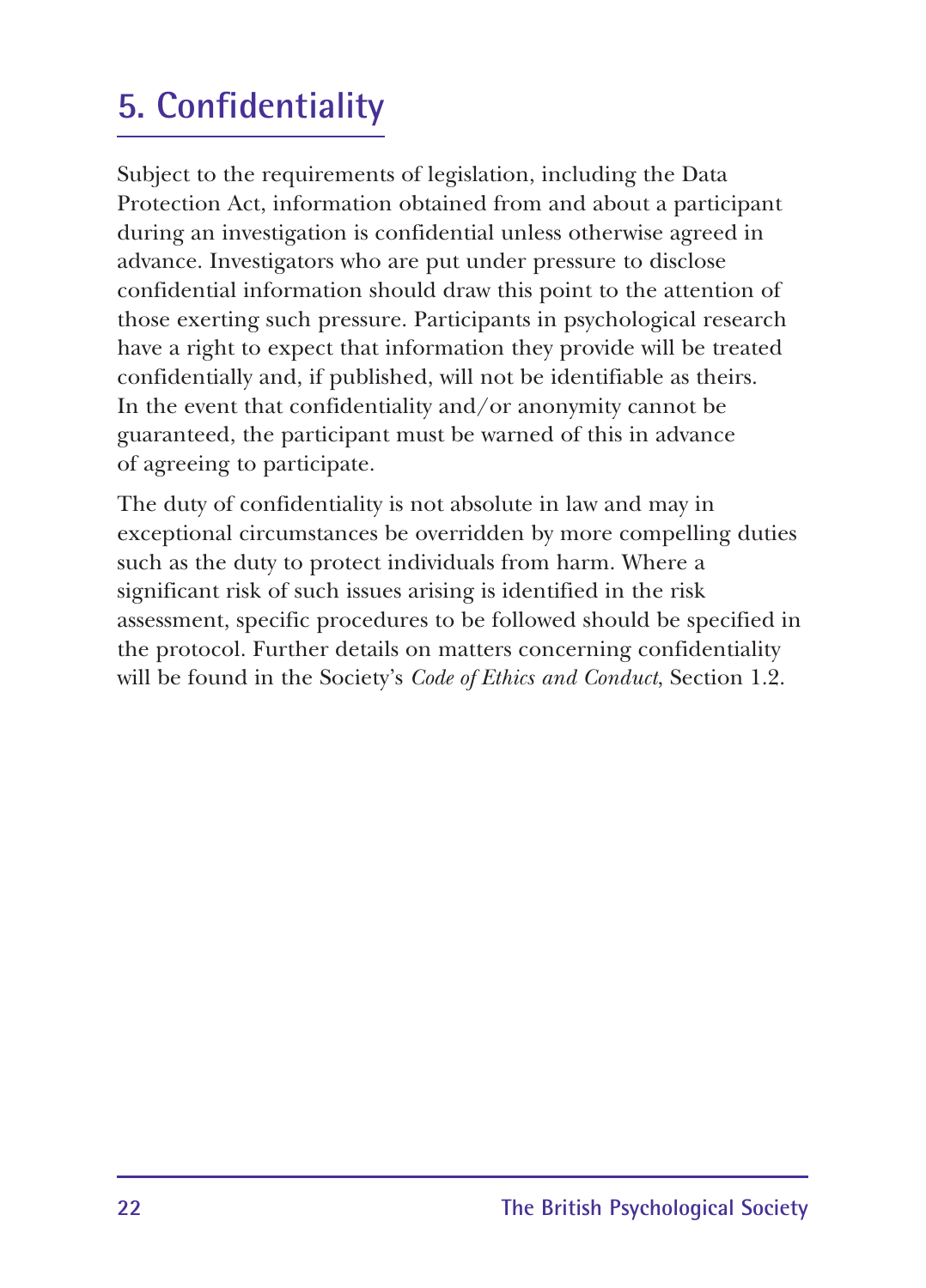## **6. Giving Advice**

In some kinds of investigation the giving of advice is ethical if this forms an intrinsic part of the research, is agreed with the participant and has been subject to ethics review in advance. In other circumstances, however, a researcher may obtain evidence suggesting the existence of psychological or physical problems of which a participant may appear to be unaware. In such a case, the investigator has a responsibility to discuss this with the participant if the investigator believes that by not doing so the participant's future well-being may be endangered. Where there is an identified risk of such evidence emerging it is good practice to prepare a protocol in advance and establish an appropriate referral route.

If, in the normal course of psychological research, or as a result of problems detected as above, a participant asks for advice about educational, personality, behavioural or health issues, caution should be exercised. If the issue is serious and the investigator is not competent to offer assistance, the appropriate source of professional advice should be recommended. Further details on the giving of advice will be found in the Society's *Code of Ethics and Conduct*.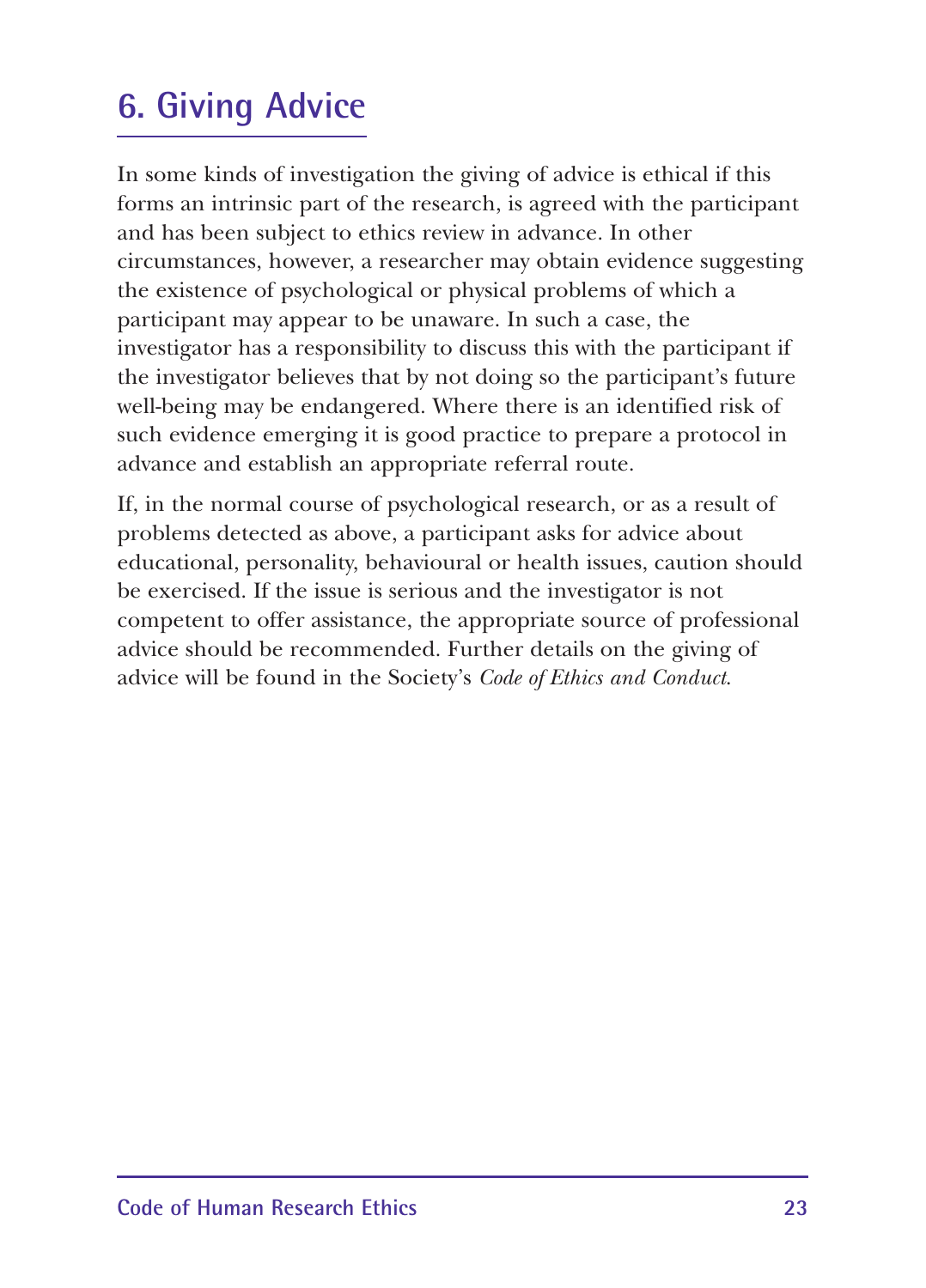### **7. Deception**

To many outside the psychology profession, and to some within it, the idea of deceiving the participants in research is seen as quite inappropriate. The experience of deception in psychological research may have the potential to cause distress and harm, and can make the recipients cynical about the activities and attitudes of psychologists. However, since there are very many psychological processes that are modifiable by individuals if they are aware that they are being studied, the statement of the research focus in advance of the collection of data would make much psychological research impossible. There is a difference between withholding some of the details of the hypothesis under test and deliberately falsely informing the participants of the purpose of the research, especially if the information given implies a more benign topic of study than is in fact the case. This *Code of Human Research Ethics* expects all psychologists to seek to supply as full information as possible to those taking part in their research, recognising that providing all of that information at the start of a person's participation may not be possible for methodological reasons. If the reaction of participants when deception is revealed later in their participation is likely to lead to discomfort, anger or objections from the participants then the deception is inappropriate. If a proposed research study involves deception, it should be designed in such a way that it protects the dignity and autonomy of the participants.

Where an essential element of the research design would be compromised by full disclosure to participants, the withholding of information should be specified in the project protocol that is subjected to ethics review and explicit procedures should be stated to obviate any potential harm arising from such withholding. Deception or covert collection of data should only take place where it is essential to achieve the research results required, where the research objective has strong scientific merit and where there is an appropriate risk management and harm alleviation strategy.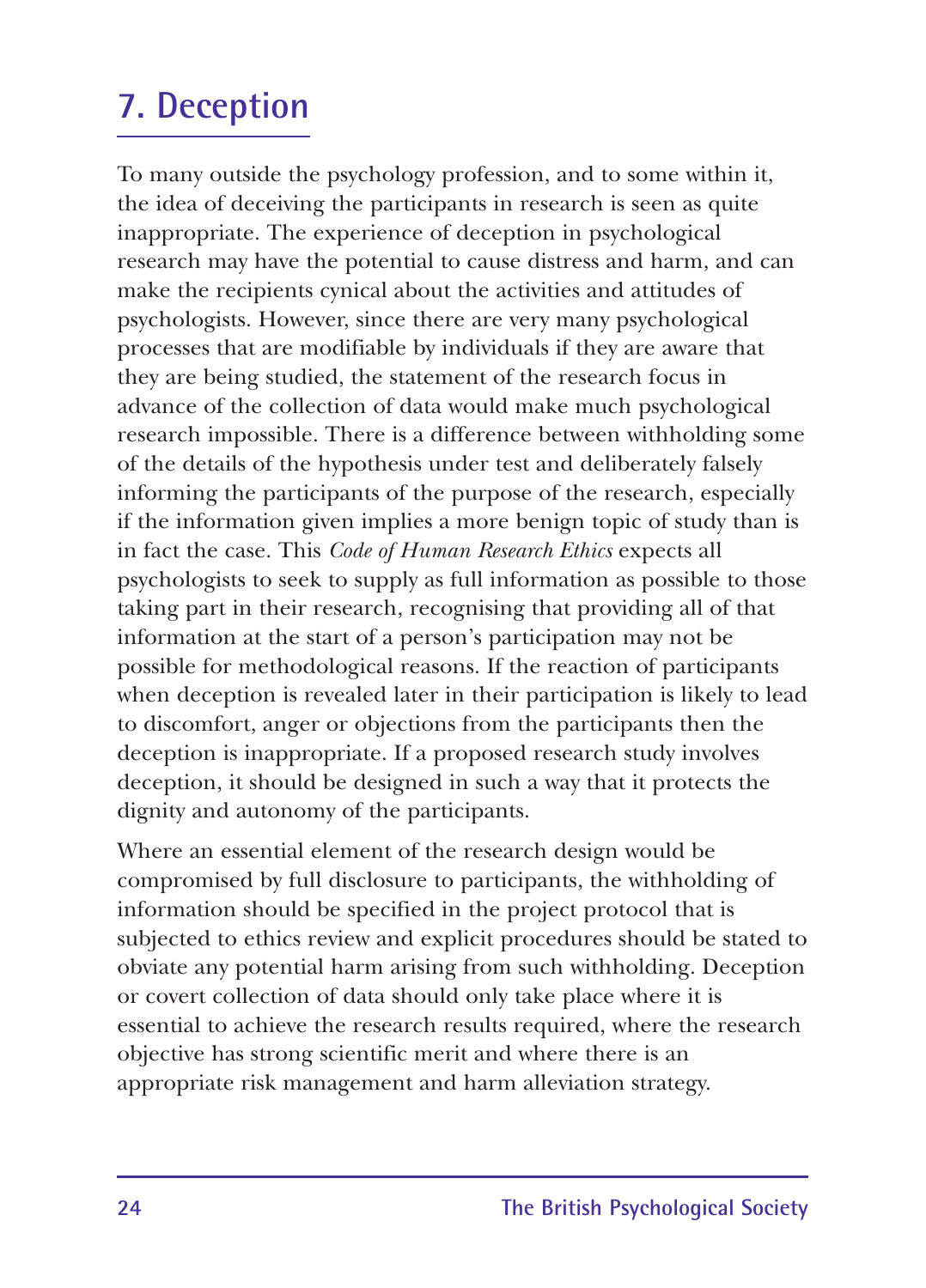Studies based on observation in natural settings must respect the privacy and psychological wellbeing of the individuals studied. Unless those observed give their consent to being observed, observational research is only acceptable in public situations where those observed would expect to be observed by strangers. Additionally, particular account should be taken of local cultural values and of the possibility of intruding upon the privacy of individuals who, even while in a normally public space, may believe they are unobserved.

See also the relevant sections of the *Code of Ethics and Conduct* and the Society's guidance on web-based research.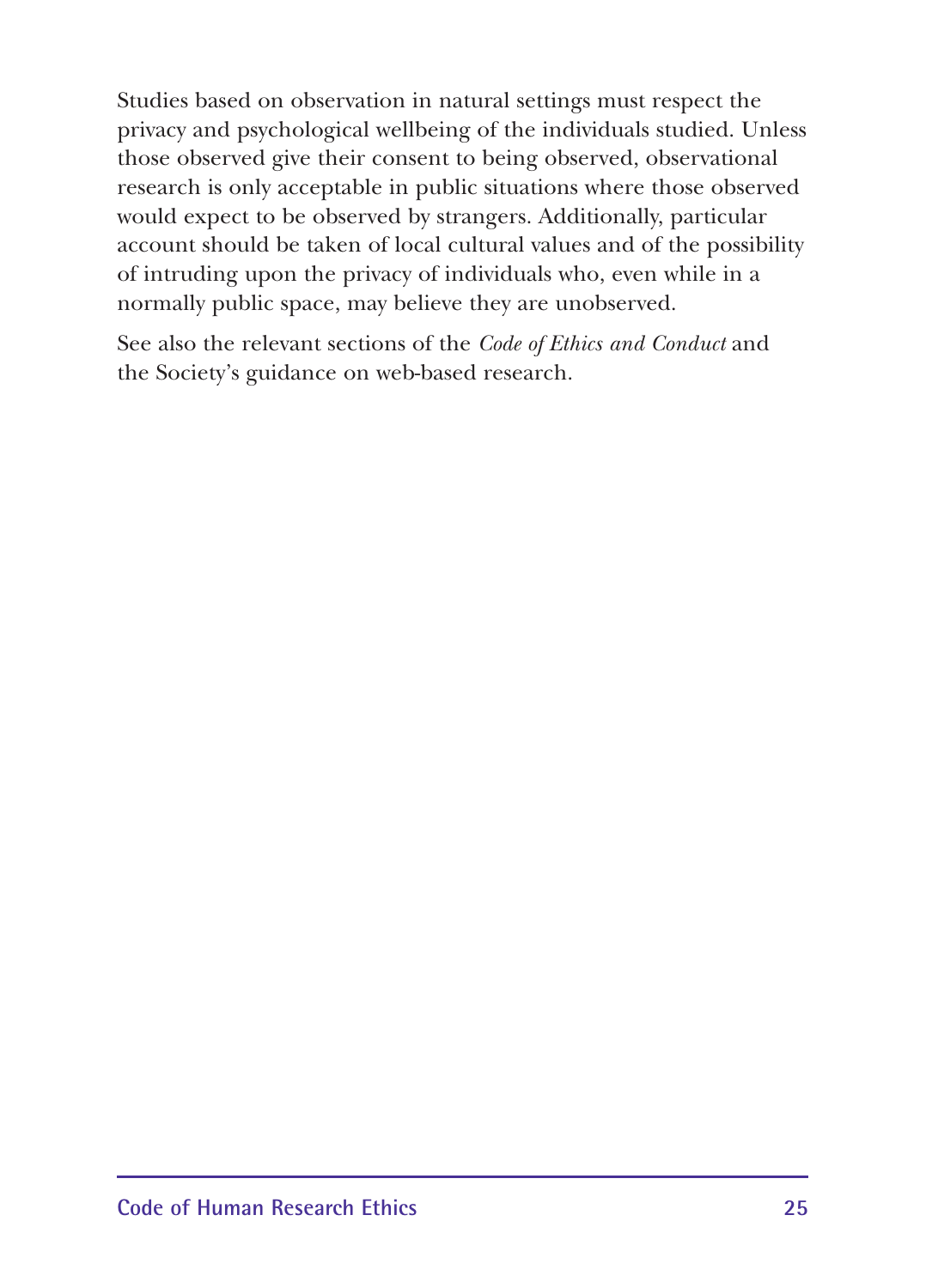### **8. Debriefing**

As outlined in the *Code of Ethics and Conduct* (Section 3.4), when the research data gathering is completed, especially where any deception or withholding of information has taken place, it is important to provide an appropriate debriefing for participants. In some circumstances, the verbal description of the nature of the investigation will not be sufficient to eliminate all possibility of harmful after-effects. For example, following an experiment in which negative mood was induced, it would be ethical to induce a happy mood state before the participant leaves the experimental setting.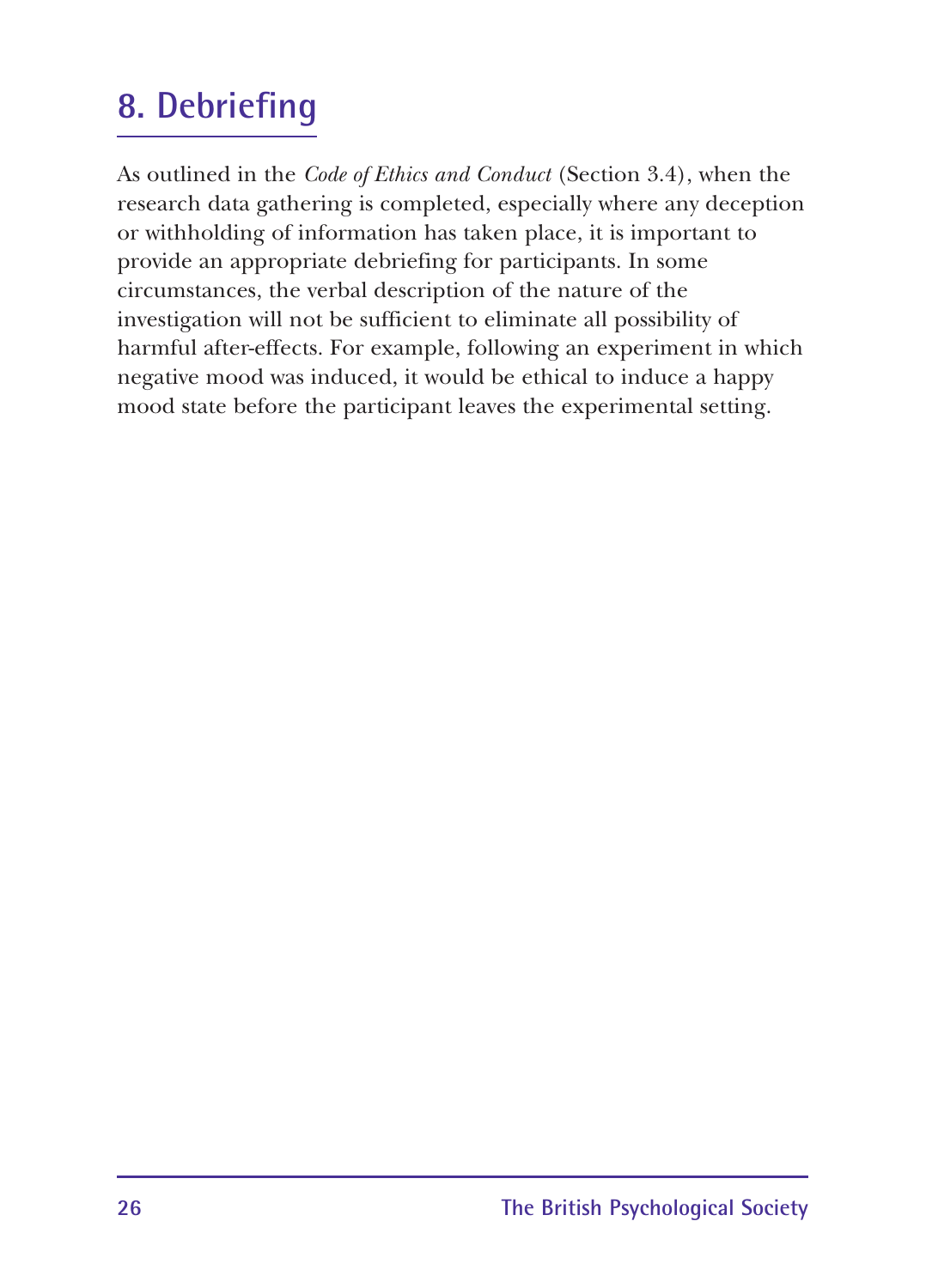## **9. Principles of Best Practice in Ethics Review**

This section of the *Code of Human Research Ethics* sets out principles for ethics review outside of the National Research Ethics Service (NRES) system because the ethical conduct of research is concerned with broader issues than simply the conduct of research with participants; it includes the necessary element of independent review of ethics protocols. In many situations, such as in university psychology departments, there will be a local responsibility to ensure that ethics review complies with current best practice and with the expectations and requirements of sponsors, funding bodies and other stakeholders.

### **9.1 The principles**

#### **Independence**

The ethics review process should be independent of the research itself.

**Value statement:** This principle highlights the need to avoid conflicts of interest between researchers and those reviewing the ethics protocol, and between reviewers and organisational governance structures. It is conditioned by the fourth principle, which requires recognition of the responsibility of RECs and the need to formulate this clearly. It also invokes the need for external membership of RECs (eschewing the problematic term 'lay'). It is important to recognise the distinction between the review of research ethics and the subsequent governance of approved research, since independence is a core principle in the review process while different considerations may apply in the ongoing governance of research once approved through an ethics review process.

#### **Competence**

The ethics review process should be conducted by a competent body.

**Value statement:** This second principle addresses the need for research protocols to be properly evaluated by reviewers with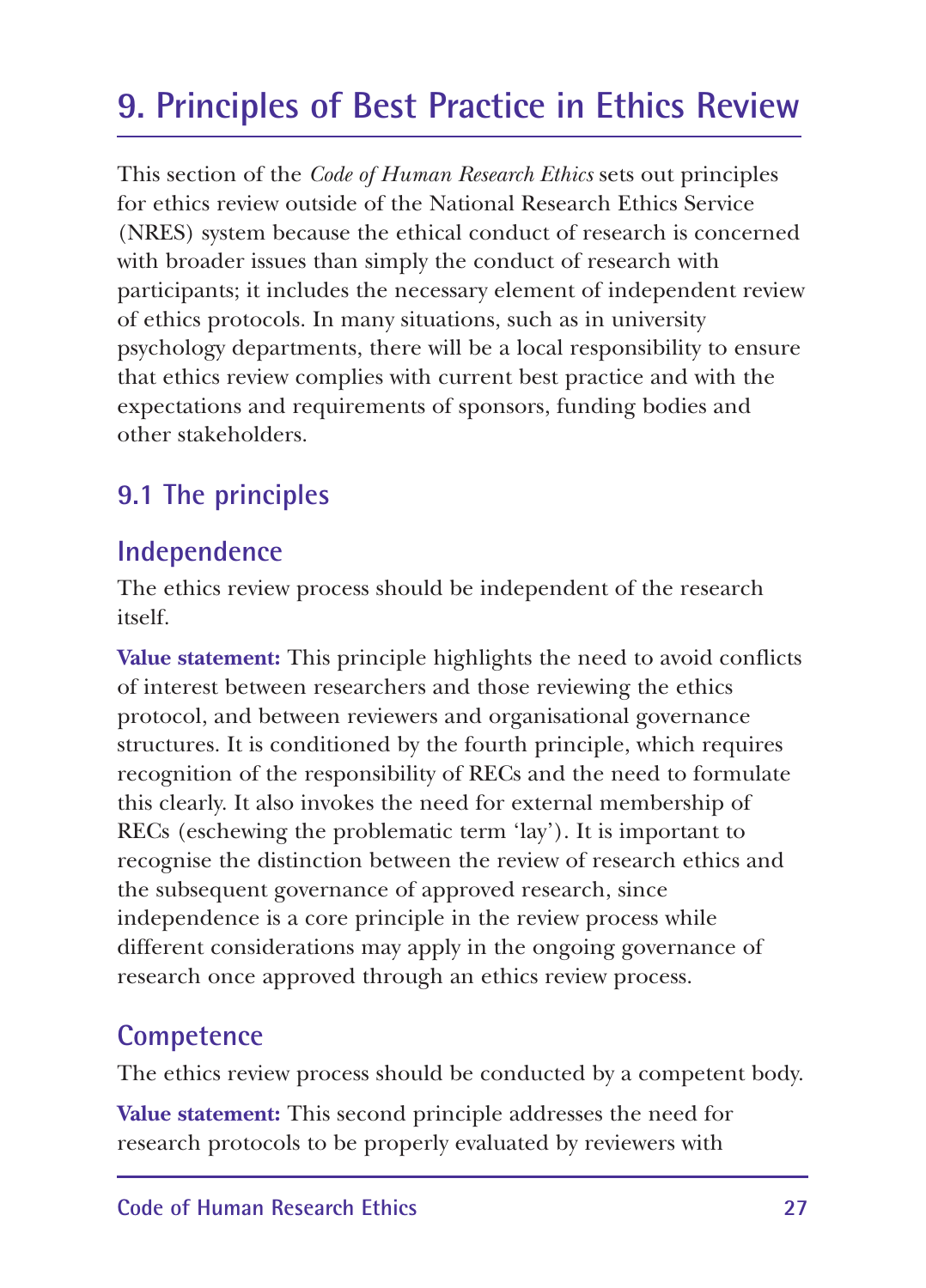appropriate expertise, and highlights the need for careful consideration of the range of membership and ethics specific training of RECs.

#### **Facilitation**

The review process should facilitate the understanding and implementation of ethical practices.

**Value statement:** In addition to the core duty of responding to applications for ethics review with constructive responses, this principle invokes a responsibility to educate, inform and support researchers in the development of their research protocols. RECs should be responsive and avoid delaying valuable research.

### **Transparency and accountability**

The review process should be accountable and open to scrutiny.

**Value statement:** RECs need to recognise their responsibilities and to be appropriately located within organisational structures that give transparency to the REC operation and procedures to maintain and review standards.

### **9.2 The role of a Research Ethics Committee (REC)**

A REC is normally responsible for:

- $\blacksquare$  reviewing all research involving human participants conducted by individuals employed within or by that institution;
- $\blacksquare$  ensuring that ethics review is independent, competent and timely;
- $\blacksquare$  protecting the dignity, rights and welfare of research participants;
- $\Box$  considering the safety of the researcher(s);
- n considering the legitimate interests of other stakeholders;
- $\blacksquare$  making informed judgements of the scientific merit of proposals; and
- making informed recommendations to the researcher if the proposal is found to be wanting in some respect.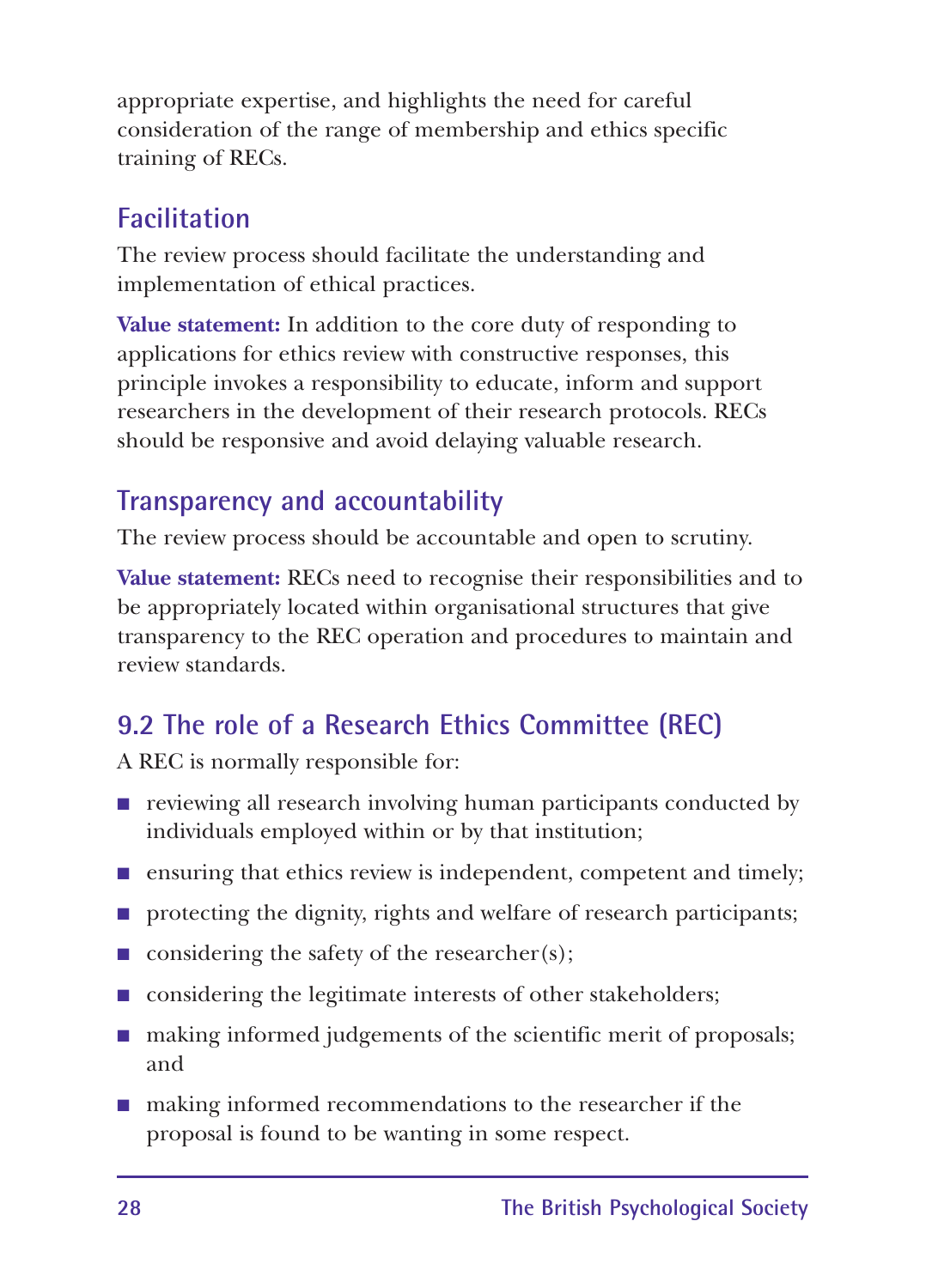### **9.3 The constitution of a Research Ethics Committee**

A REC should normally:

- $\blacksquare$  be multidisciplinary;
- $\blacksquare$  include both men and women:
- $\blacksquare$  include at least one appropriately trained external member with no affiliation with the department, university or research institution;
- $\blacksquare$  be comprised of members with a broad experience of and expertise in the areas of research regularly reviewed by the REC; and must have the confidence and esteem of the research community;
- $\blacksquare$  include least one member with specialist knowledge in ethics;
- $\blacksquare$  include individuals who reflect the ethnic diversity of the local community; users of specialist health, education or social services where these are the focus of research activities; individuals with experience of professional care or counselling; and individuals with specific methodological expertise relevant to the research they review; and
- $\blacksquare$  be constituted so that conflicts of interest are avoided.

This would normally mean that a REC comprises at least seven members

#### **9.4 Training and development of Research Ethics Committee members**

The success of a REC relies largely on the degree to which research organisations are able to build appropriate structures and create a culture that recognises the central place that ethics review occupies in good research practice. Ethics training plays a central role in this process; such training should be on-going and become an integral part of research practice.

Successful RECs require agreed minimum standards of training and competence, which may be achieved through programmes at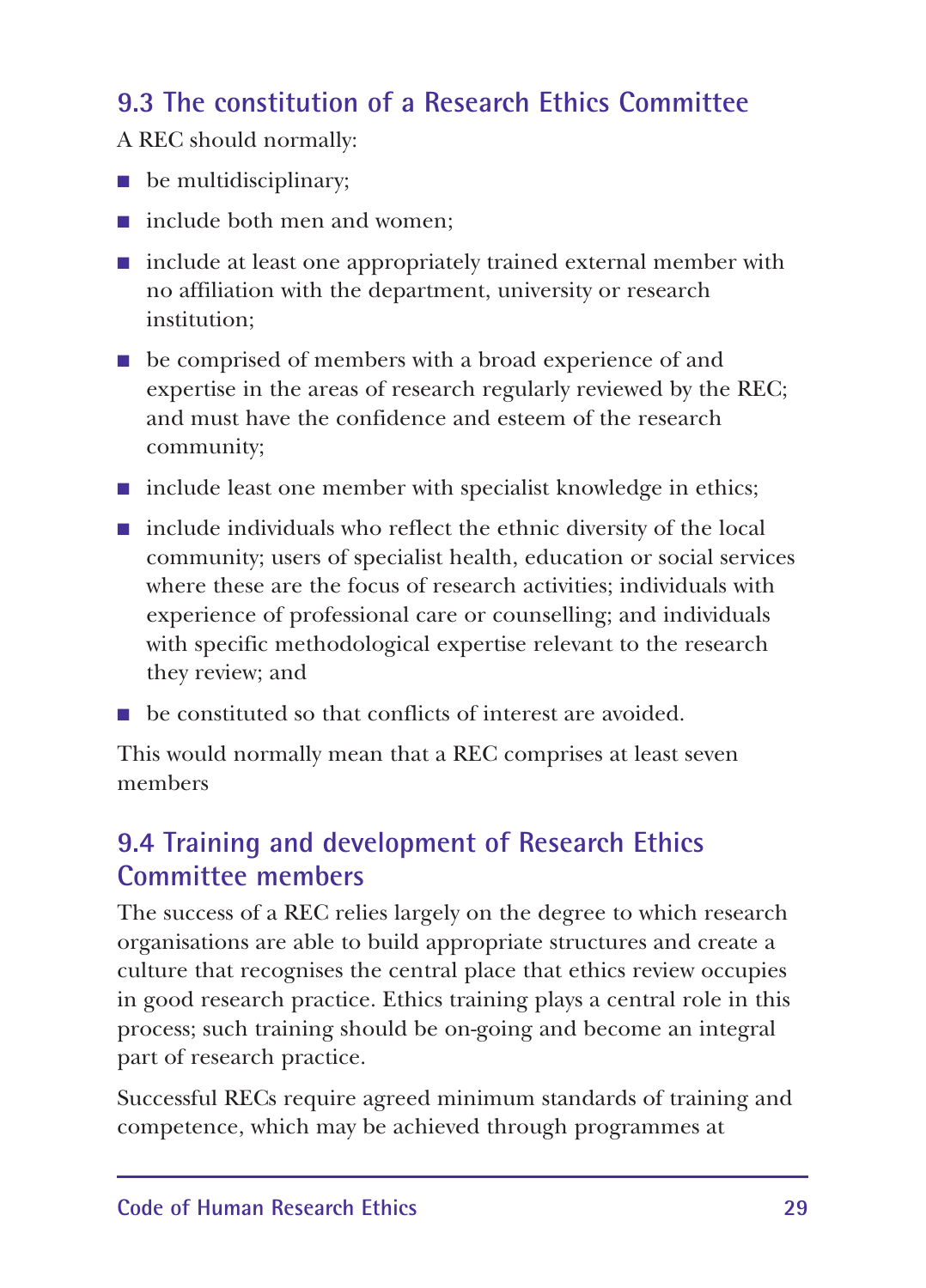institutional, faculty, departmental or research centre/unit level. The aim of the training should be to provide individuals with confidence in their abilities to conduct thorough and consistent ethics scrutiny of psychological research.

#### **9.5 Monitoring**

All research organisations should establish appropriate procedures to monitor the conduct of research which has received ethics approval until it is completed, and to ensure continuing review where the research design anticipates possible changes over time that might need to be addressed. Monitoring should be proportionate to the nature and degree of risk associated with the research. It should include consideration of best-practice procedures for the secure holding and preservation (or destruction where appropriate) of the data.

Where a REC considers that a monitoring report raises significant concerns about the ethical conduct of the study, it should request a full and detailed account of the research for full ethics review.

Where it is judged that a study is being conducted in a way that is unethical, it should consider the withdrawal of its approval and require that the research should be suspended or discontinued.

#### **9.6 Devolved ethics review**

In many organisations ethics review of individual protocols is devolved to departmental level committees. In the case of psychological research this will often mean that a department will have a devolved responsibility for reviewing protocols originating within the department. To avoid conflicts of interest and to assure best practice in ethics review, it is essential that responsibility for the conduct of ethics review should reside with a properly constituted committee with lay membership.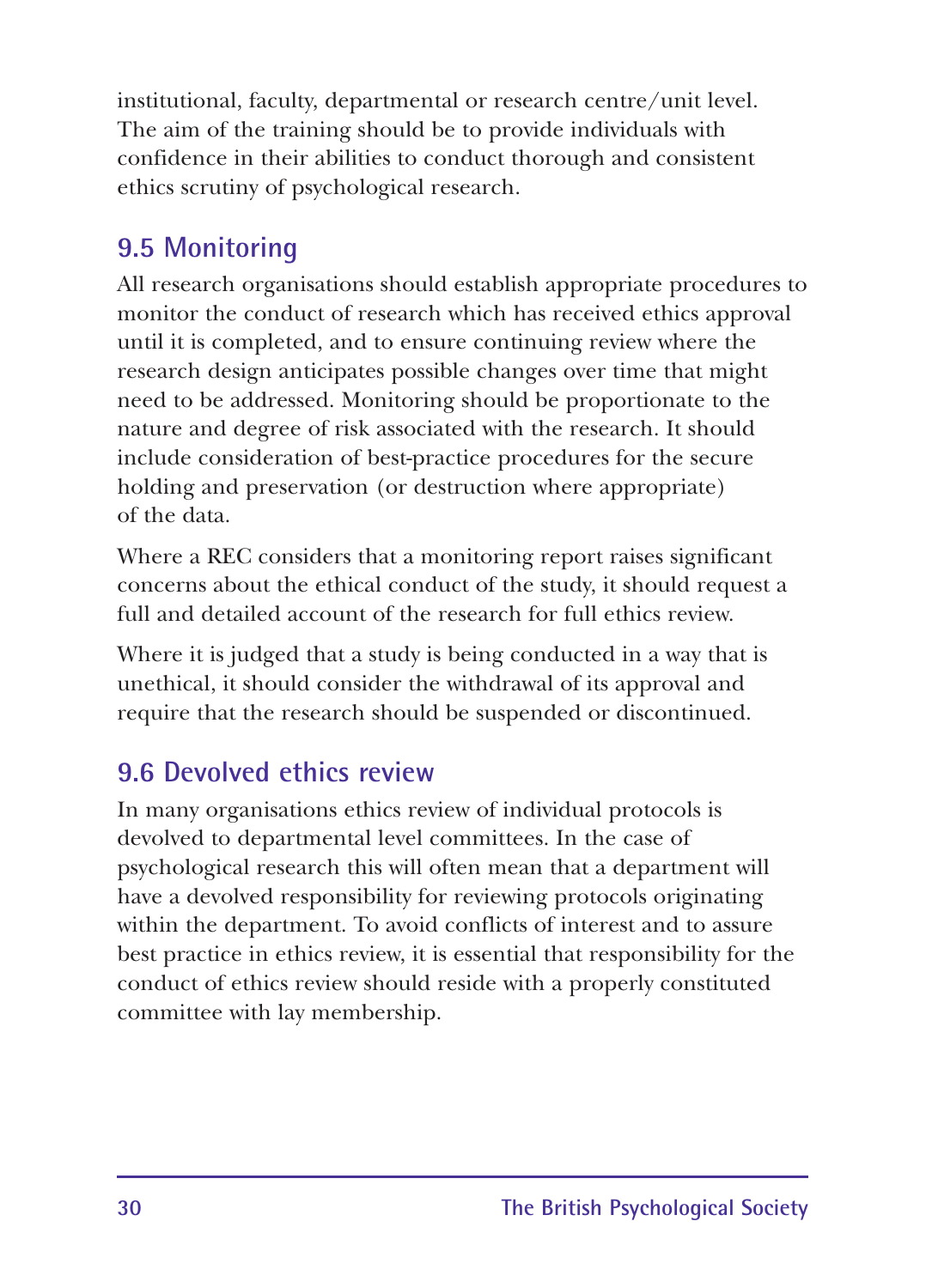## **10. Further Guidance**

This section gives consideration to aspects of human research ethics where additional risks are likely to be present. Further information on these can be found in the Ethics section of the Society's website.

#### **10.1 Safeguards for working with vulnerable populations**

Special safeguards need to be in place for research with vulnerable populations. Vulnerable populations include children under the age of 16, people with learning or communication difficulties, patients in care, people in custody or on probation, and people engaged in illegal activities, such as drug abuse.

In accordance with the Principle of Respect for the Autonomy and Dignity of Persons and the *Code of Ethics and Conduct*, psychologists should ensure that participants from vulnerable populations (such as children, persons lacking capacity, and those in a dependent or unequal relationship) are given ample opportunity to understand the nature, purpose and anticipated outcomes of any research participation, so that they may give consent to the extent that their capabilities allow. Methods that maximise the understanding and ability to consent of such vulnerable persons to give informed consent should be used whenever possible.

Researchers should ensure that they are aware of the provisions of the Mental Capacity Act 2005 and/or other legislation applicable in the location(s) of the research and any requirements with respect to ethics review of research, the provision of adequate liability cover, and the special requirements for gaining valid consent. Researchers should also be aware of and respond to the need for appropriate criminal records disclosures and clearances when their research involves contact with vulnerable people.

#### **10.1.1 Children**

If the vulnerable person is unable to give informed consent, consent should be sought from those persons who are legally responsible or appointed to give consent on behalf of persons not competent to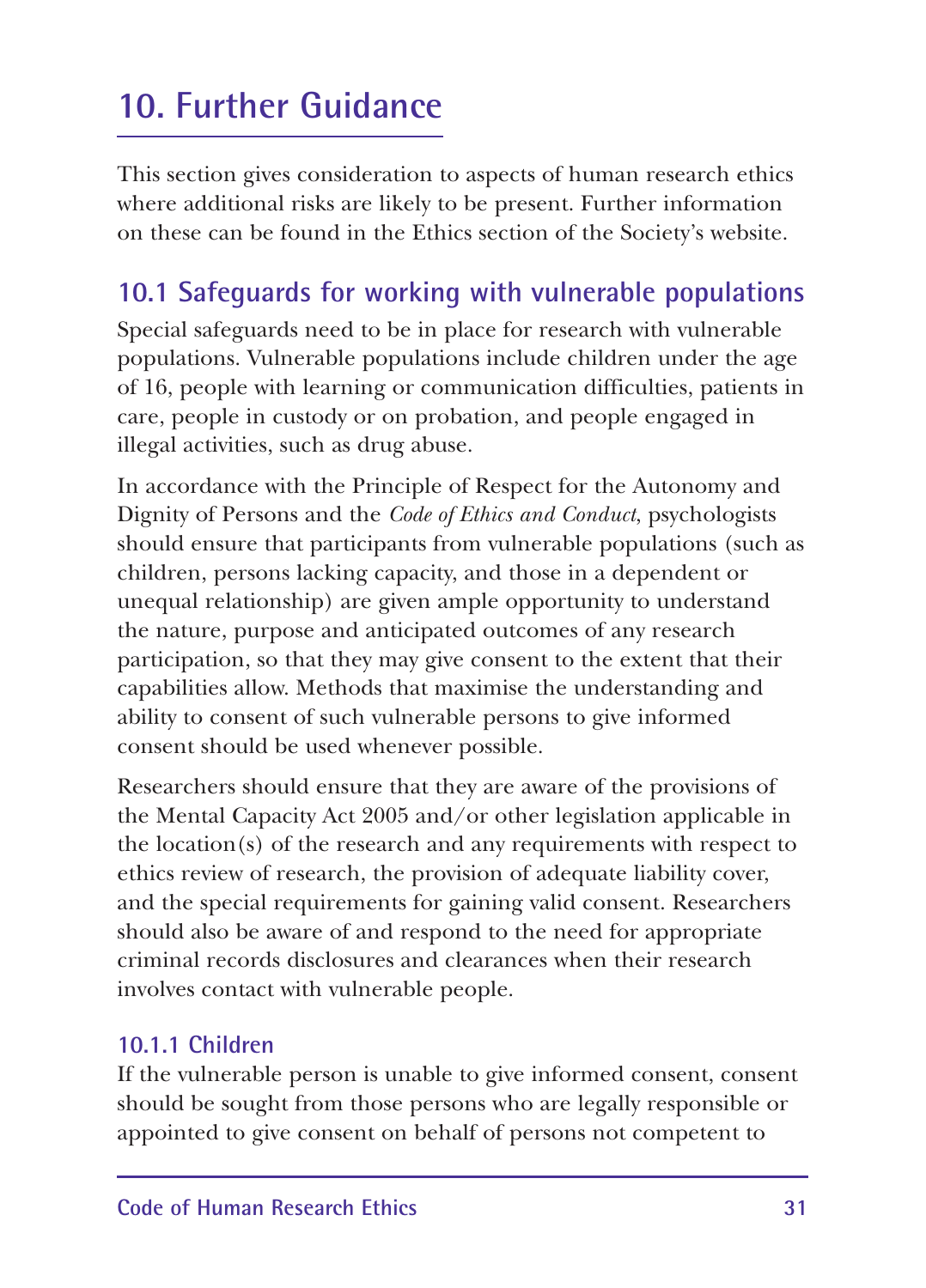consent on their own behalf, seeking to ensure that respect is paid to any previously expressed preferences of such persons. In research with children under the age of 16, and in specific circumstances as described above in Section 4 on Valid Consent, researchers should ensure that parents or guardians are informed about the nature of the study and given the option to withdraw their child from the study if they so wish. The principle of monitoring the assent of the child will also apply.

#### **10.1.2 Persons lacking capacity**

In the specific case of persons lacking capacity to give valid consent, willing and fully informed consent for participation should be sought from a legally responsible proxy; and research without consent from a person should normally only occur if the research activity is considered to provide direct benefit to that person. Specific regulation applies to clinical trials. Further consideration and guidance on this matter is provided in the Society's guidelines on *Conducting research with people not having the capacity to consent to their participation*.

#### **10.1.3 Individuals in a dependent or unequal relationship**

Psychologists should be particularly diligent in establishing the valid consent of any person who is in a dependent or unequal relationship to them (e.g. student or client) and should ensure that appropriate consents are obtained from any gatekeepers to participants, for example school principals, parents or legal guardians.

Undergraduate participation in psychological experiments is not required for Society accreditation. It has to be recognised, however, that most psychological research involves human participants and that courses in psychology need to acquaint students with appropriate methods for carrying out such research. Participation by students in psychological research provides them with valuable experience, not just with methodology but also with the ethics problems that can arise when carrying out experiments and other forms of research. Indeed, it can be argued that it is unethical for psychology students or graduates to carry out research with others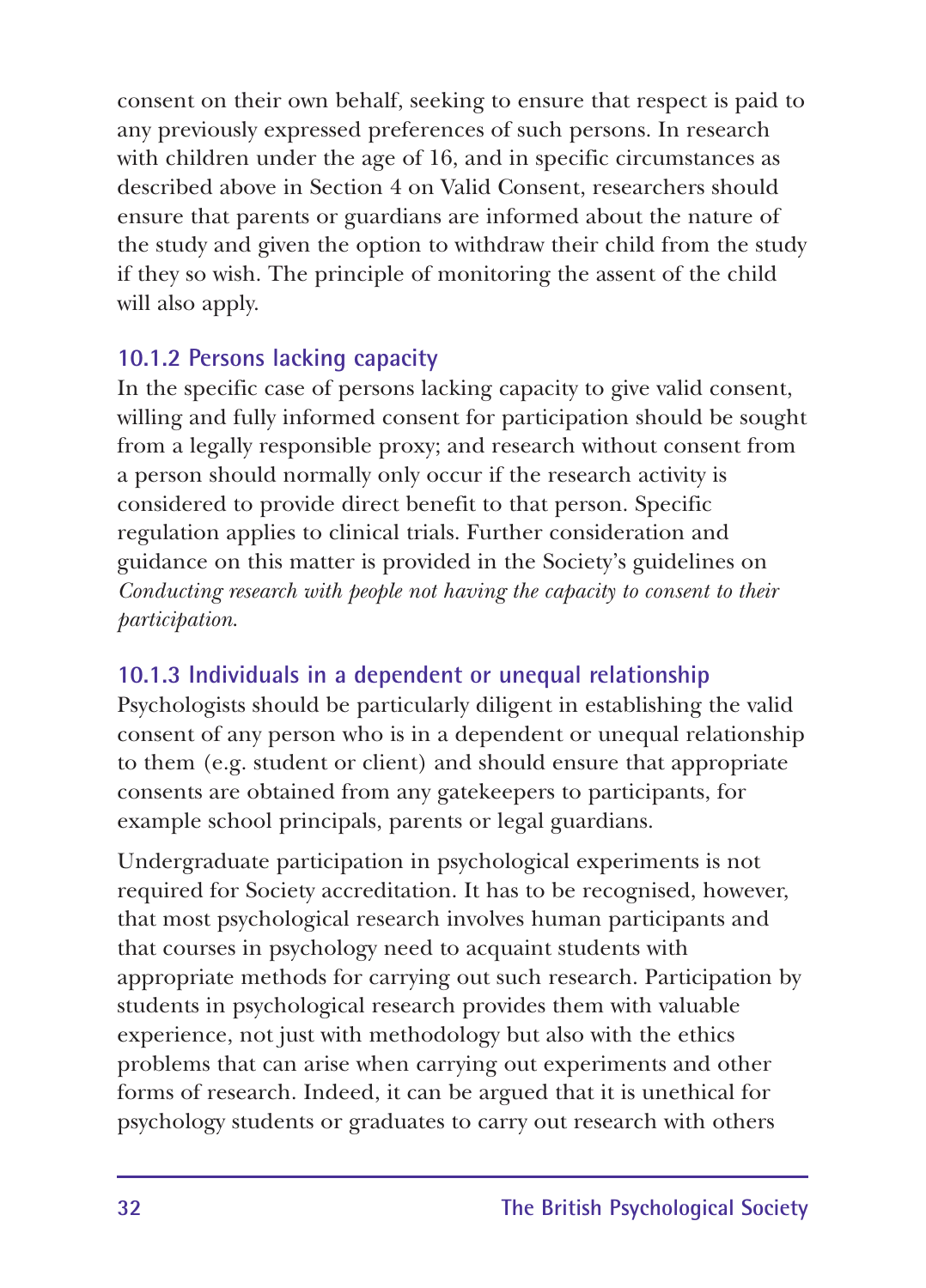unless they have been willing to participate, and have had experience of participation in such research themselves. As a consequence, this forms a normal part of undergraduate training. Students taking undergraduate laboratory classes in psychology, for example, typically recruit each other as participants, as well as recruiting participants other than psychology students for their research.

This *Code of Human Research Ethics* requires that there should be valid consent and no coercion in the recruitment of student participants. Given the non-invasive nature of most psychological research this generally does not present problems. However, in cases where problems with particular forms of research do arise, it is recommended that participants should be given alternatives so that there is no coercion to participate in any particular study. It is also recommended that, where research participation is a course requirement, this be clearly stated in course handbooks or other advertising material, enabling prospective students who do not wish to take part in research to opt for a different course.

### **10.2 Research within the National Health Service (NHS)**

This guidance has been developed to summarise the ethics review process that applies to psychological research that requires NHS approval, which is organised through the National Research Ethics Service (NRES).

Ethics review for research involving the NHS is normally sought from a local REC except for research at multiple NHS sites, in which case the application is made through the central NRES system.

Detailed information about applying for ethics review for research in the NHS can be found on the NRES website.

#### **10.2.1 How to decide if your research requires NHS approval**

Not all projects undertaken within the NHS are classed as research. In particular, if your study is an audit or service evaluation then it will not normally be classed as research and, therefore, will not require NRES review. This does not mean that no ethics review is required; for example, research involving human participants that is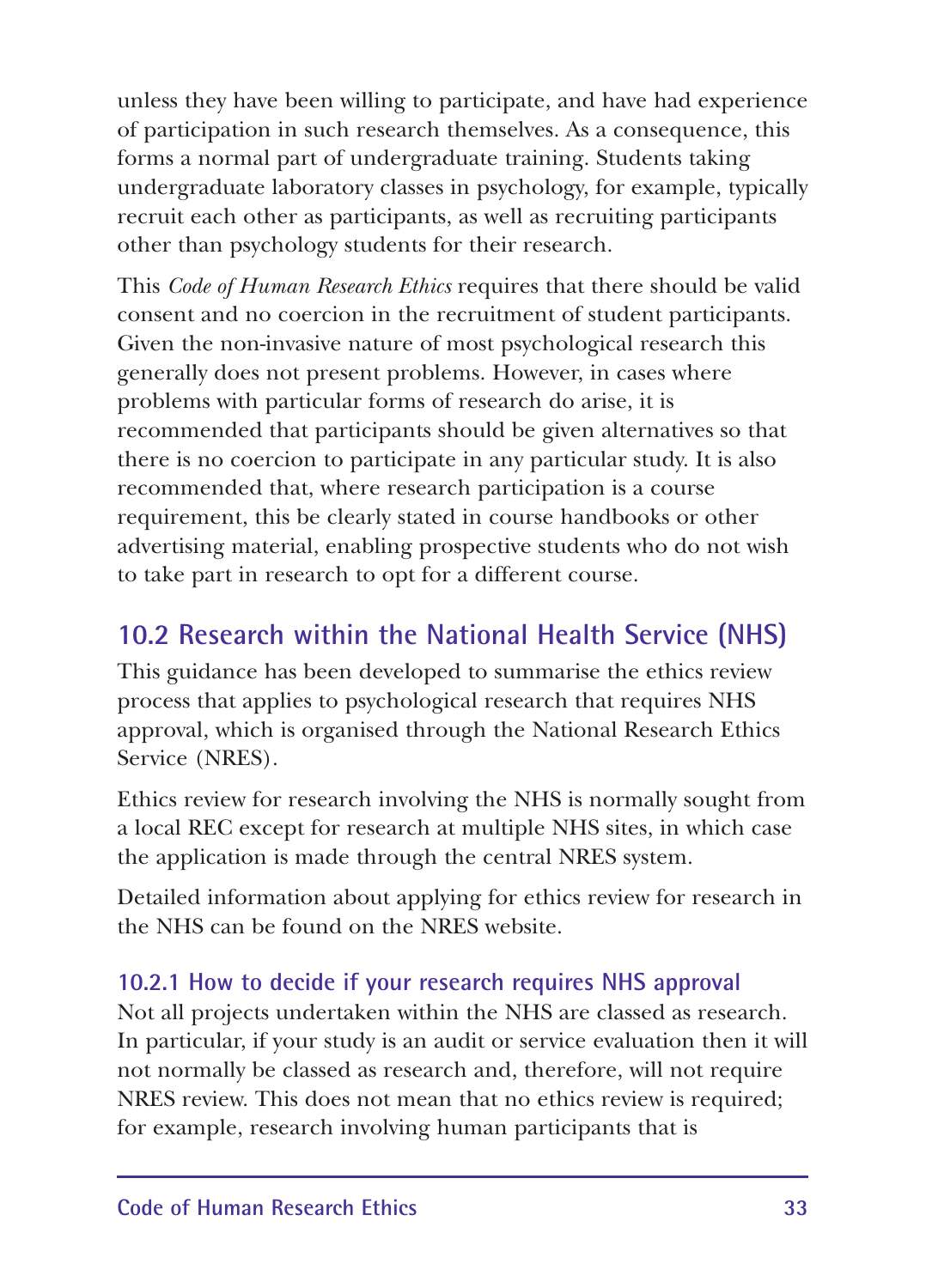conducted by staff in a university will normally require review by the university REC even if NRES review is not required.

Guidance on determining where a research project falls within the NHS definitions can be found on the NRES website.

#### **10.2.2 The remit of NHS RECs**

NRES advises that:

Ethical advice from the appropriate NHS REC is required for any research proposal involving:

- n Patients and users of the NHS. This includes all potential research participants recruited by virtue of the patient or user's past or present treatment by, or use of, the NHS. It includes NHS patients treated under contracts with private sector institutions.
- Individuals identified as potential research participants because of their status as relatives or carers of patients and users of the NHS, as identified above.
- $\blacksquare$  Access to data, organs or other bodily material of past and present NHS patients.
- Foetal material and IVF involving NHS patients.
- The recently dead in NHS premises.
- The use of, or potential access to, NHS premises or facilities.
- $\blacksquare$  NHS staff, recruited as research participants by virtue of their professional role.

(*Source:* NRES website, Requirements of Research in the NHS)

Furthermore if your study involves the following it will require ethics review by an NHS REC:

- A prison or a young offender institution.
- $\blacksquare$  A private hospital/care facility and any of the patients who are there because they have been either referred by the NHS or the facility is under contract with the NHS. (Source as above.)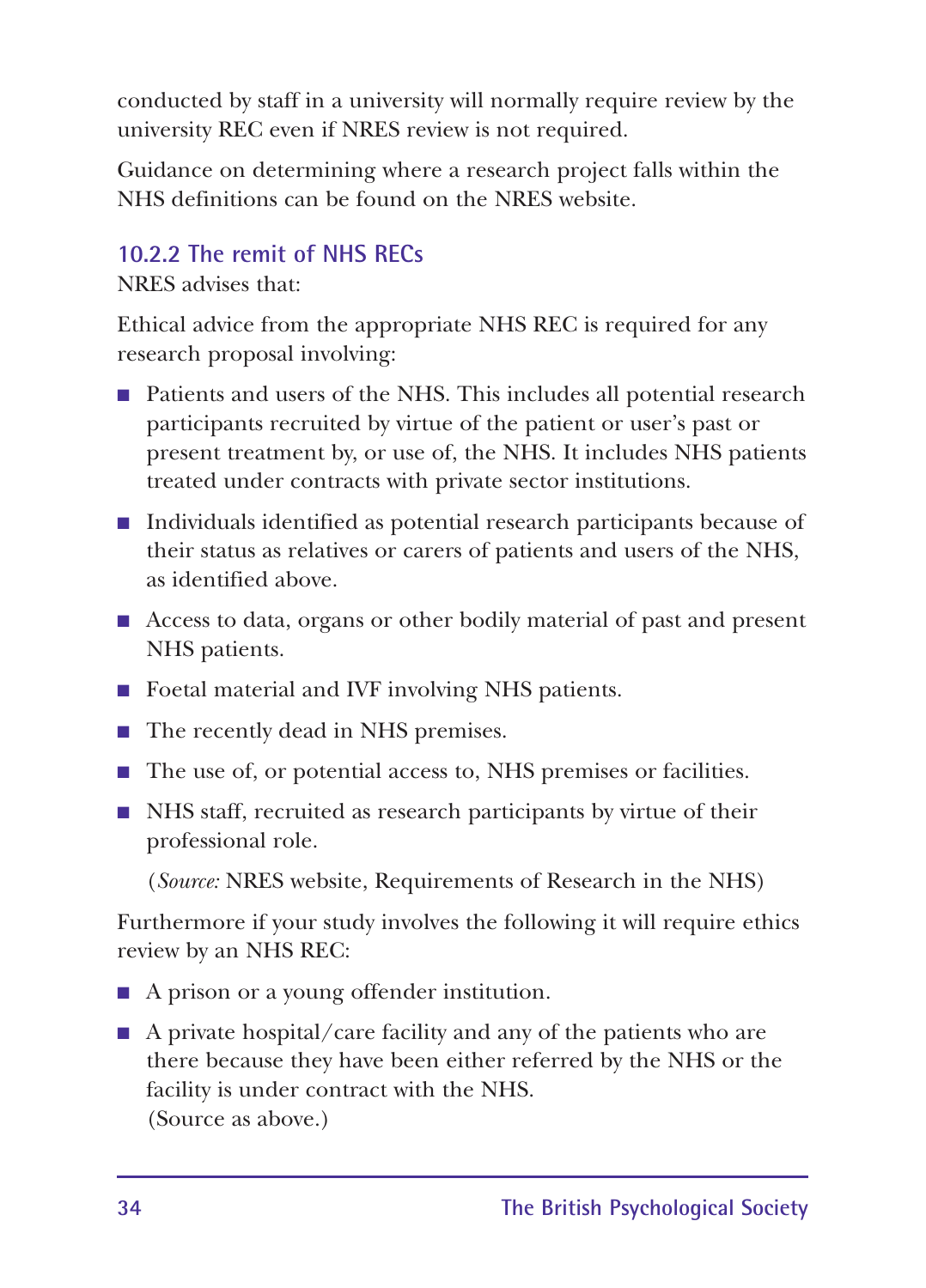If your research falls into any of the categories as described above then you will need to apply to an NHS REC for approval. If your research does not fall within this remit then the responsibility for approving the research lies with the organisation responsible for the research. It should also be noted that for those studying with a university, the university's ethics review processes should be engaged with to review and approve research proposals.

#### **10.2.3 Applying for ethics review**

Once you have established that NHS REC approval is required then you will need to engage with the NRES process.

It should be noted that the first point of call for researchers should be the Research and Development Office(s) of the NHS area(s) where it is planned to carry out the research (these can be approached via the Integrated Research Application System).

#### **10.2.4 The online application process (IRAS)**

Previously the process for applying for REC NHS approval required paper-based forms to be completed. However, since the introduction of the Integrated Research Application System (IRAS) this method should be used to place all NHS REC applications. To access this system you should visit the NRES website.

Instructions and advice on how to complete the form are contained on the website.

It is important to ensure you have conditional funding before you make an NHS REC application as this will assist in ensuring that the application reaches REC review.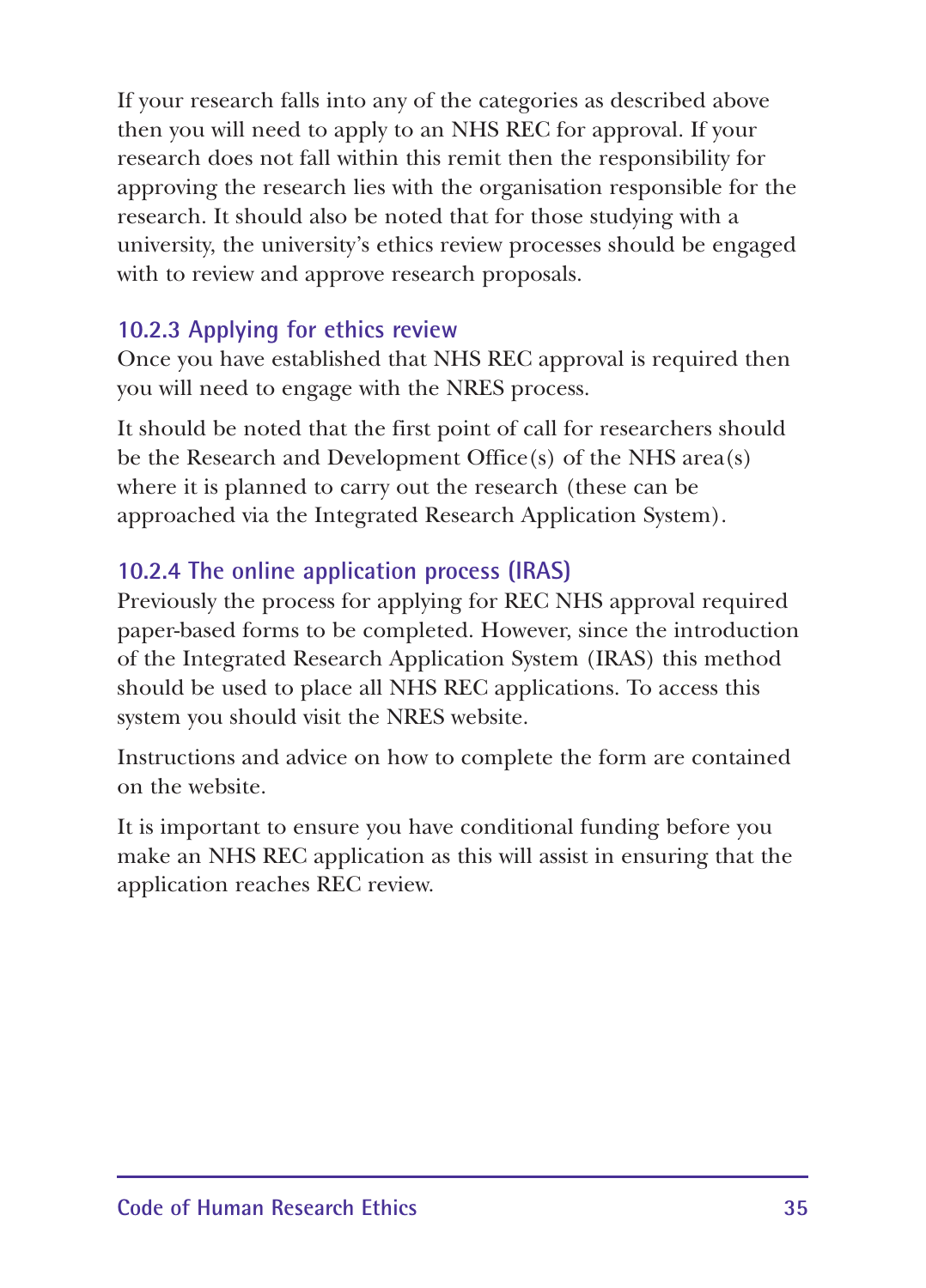### **10.3 Independent practitioners**

An increasing number of independent practitioners and researchers seek ethics review for their proposed research.

If the research is being conducted within the NHS, the individual should contact the NRES for further guidance.

If the research is not being conducted within the NHS, the individual should explore the possibility of obtaining ethics guidance and review from a local university. Universities usually have well established procedures for ethics review, and it may be the case that approval or sound advice could be obtained via this route.

If the research involves social care, it may be possible to obtain ethics review through the national Social Care Research Ethics Committee.

Should review through NRES or a University Research Ethics Committee not be possible, it is advised that the following overarching principles are followed. The individual should be able to demonstrate that:

- 1. their research proposal was reviewed by an independent person or persons competent to judge ethics standards;
- 2. they believed they had acted within the ethics standards laid down in relevant guidance documentation (such as the *Code of Ethics and Conduct* and this *Code of Human Research Ethics*); and
- 3. evidence to this effect could be provided if necessary.

At present, the Society is unable to provide ethics review or approval. It can only provide general guidance on the ethics principles of psychological research as set out in this *Code of Human Research Ethics* and the C*ode of Ethics and Conduct.*

Advice can also be sought from the Society's Research Ethics Reference Group via research-ethics@bps.org.uk.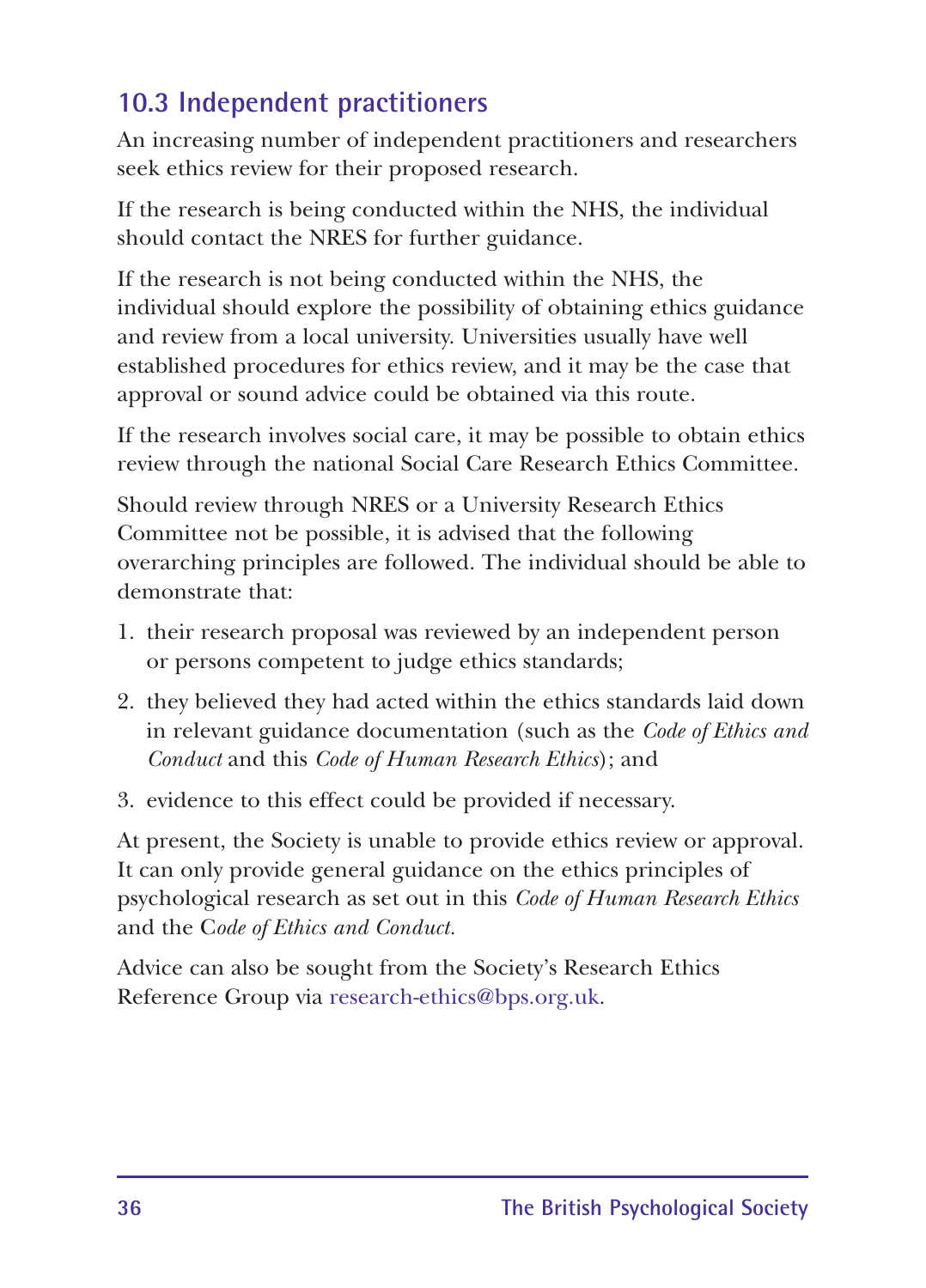## **11. Student Research**

Student research is expected to comply with the four principles as set out in this *Code of Human Research Ethics*. The following guidance should be interpreted by departments with reference to the principles and local circumstances.

All student research should be reviewed by at least two members of academic staff (at least one of whom should be a member of the Society or other appropriate professional organisation) on the basis of a written ethics protocol. In some circumstances generic approval for a research study that will be conducted by a number of students will be appropriate.

Student work sometimes falls into the same category as staff research; it may form part of a larger study and data may be intended for publication. If so, despite the likelihood that it will be closely supervised and will already have been granted ethics approval at project level, it should be the subject of the student's own independent ethics submission. (Where there is any discrepancy between requirements imposed for the student's ethics approval and staff project approval, these issues should be discussed with the supervisor concerned.)

#### **The purpose of ethics review**

Some student work will be conducted essentially or exclusively for training purposes (individually or as a class exercise). In this case, completing the ethics review procedure has a dual function: first, it is a teaching and learning experience, and second, as for any other ethics submission, it is a formal exercise that seeks to protect participants, researchers and other stakeholders from harm. In some cases, an ethics review application may be graded as an assessment, implying an acceptance that some student submissions will contain significant errors. If this practice is followed, a final version should be produced (agreed with the supervisor or other staff member) that is suitably corrected to comply with the formal requirements. Where the prime focus of a student project is training rather than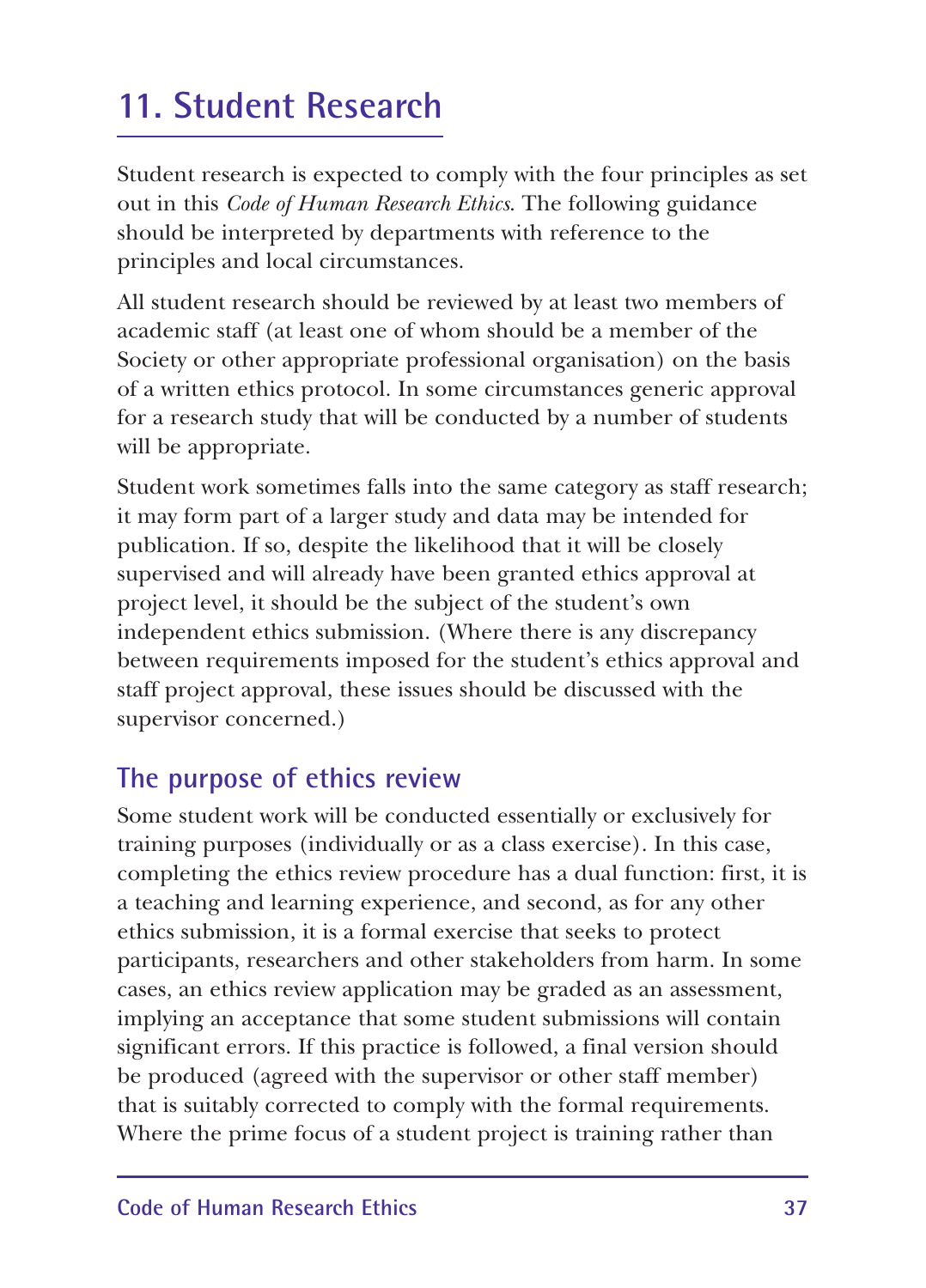generating a novel research output, the training should include an acceptance of the limitations to contributions to knowledge of student research, while also inculcating recognition of the societal value of research.

#### **'Fast-tracking' ethics approval**

In most cases, student work will be non-controversial. If so, and if a 'fast-track' route is available for ethical approval, it should be used. Processes should be in place to identify where there are sufficient concerns about student work for fuller ethics review to be necessary.

This is desirable, especially since large numbers of student ethics submissions may need to be processed and signed off rapidly. Where such a 'fast-track' route is adopted, caution should be exercised since a student might believe a piece of proposed work to be entirely innocuous and raise no significant ethics issues, but close inspection might reveal otherwise. For example, a questionnaire on perceived body image, distributed among adolescent girls, was regarded by a student as factual and neutral but actually created considerable anxiety among the participants, requiring counselling follow-up. Accordingly, it should always be a staff member/supervisor who signs off 'fast tracking', not the student, and it is good practice, even in the case of routine research (for example, creating practice questionnaire items within a methodology class) that a sufficient description of the research is provided to allow a decision by the member of staff (or of the ethics committee) involved in the fasttracking.

Where research is conducted as a class exercise, it is good practice for the responsible teaching staff member to have obtained a single, generic ethics approval for the protocol. However, even in this situation it can be a valuable exercise for students themselves to have to complete an ethics review proforma on at least one occasion for such an exercise, since it alerts them to the ethics issues that need to be considered when undertaking research, and it requires the student to read and think about the Society's ethics codes. Ethics review forms should require confirmation that the applicant has read and understood the Society's published codes. Further, it provides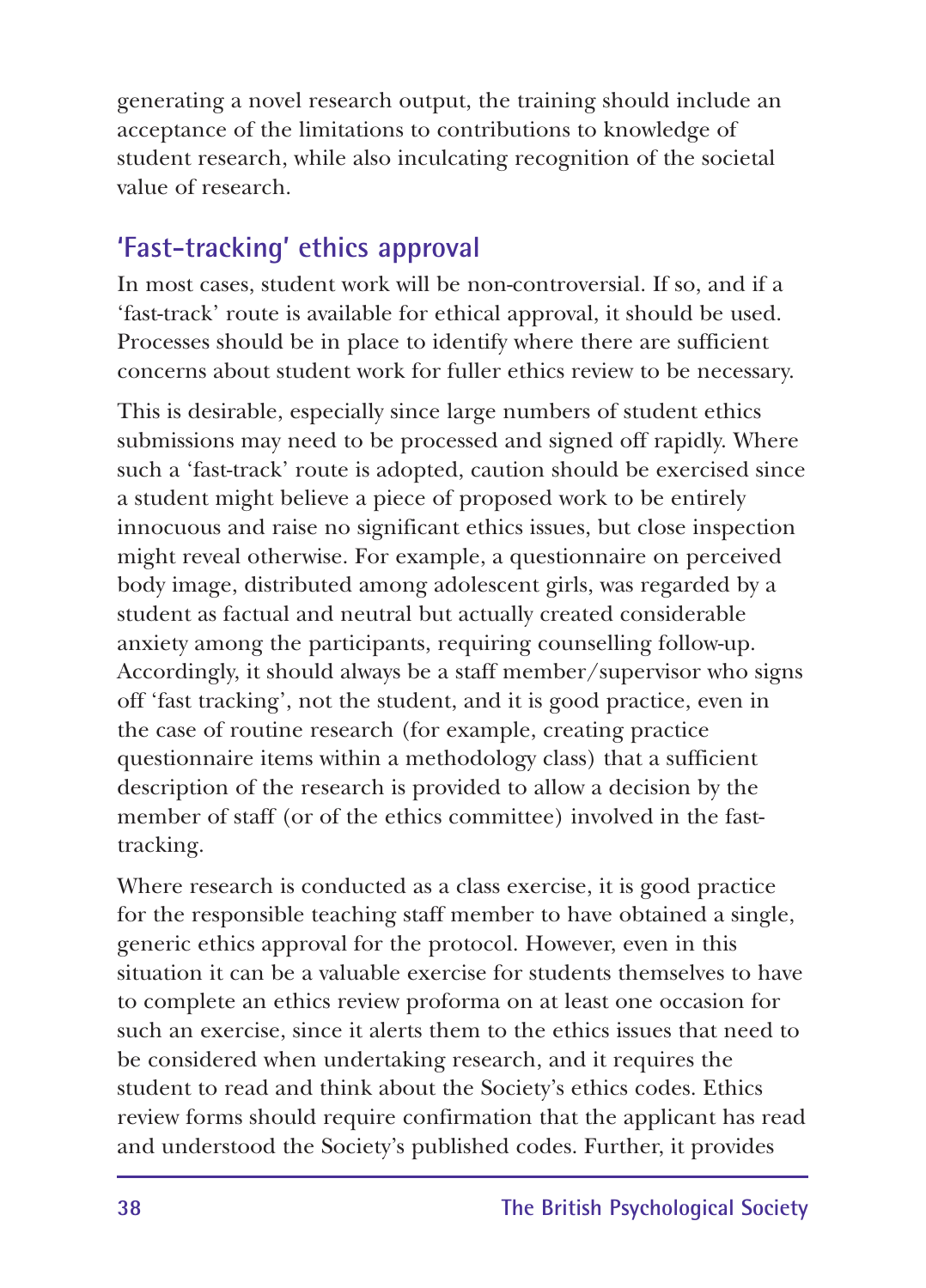valuable training in completing ethics review submission documents that will prove useful later in their careers when conducting research. Note that laboratory classes can sometimes raise significant ethics issues, such as a need to screen participants to exclude those with specific medical conditions, or ensuring, for example, that participants understand that to avoid ceiling effects in an experiment, no-one will achieve 100 per cent success in the task. Without such information, a participant might come away from the experiment with a feeling that they have 'failed the test', with consequent potential negative effects on their self-esteem.

#### **Scientific integrity**

Where a research proposal is submitted for work intended to contribute to the scientific literature, one aspect of ethics approval concerns the quality of the study (see earlier Section 2.2 on Scientific integrity) and whether participation, which occupies participants' time, is warranted by its import and value. To avoid unnecessary replication, some ethics review procedures require a proposer to confirm that they have conducted an exhaustive literature search to ensure that the proposed project has not been conducted previously elsewhere and that the development of new methods is not being proposed where properly validated methods already exist to adequately address the research question. Although ethics review is primarily aimed at avoiding harm to participants, assessing the quality of a research exercise is also important. For example, an ethics assessor might detect a major design flaw, or believe that the exercise is so trivial as to be worthless. There may be occasions where allowing minor design flaws or other deviations from best scientific practice to be experienced can fulfil a valuable educational function. In such cases students should be made aware that this is the case. Clearly, where students test each other in class, such issues are of little consequence, since much can be learned by the student trainee, and participants, from the conduct of a flawed experiment. The flaw should be pointed out to the student in the course of conventional feedback from tutors rather than via an ethics refusal. Where, for a more substantial piece of scientific work, an ethics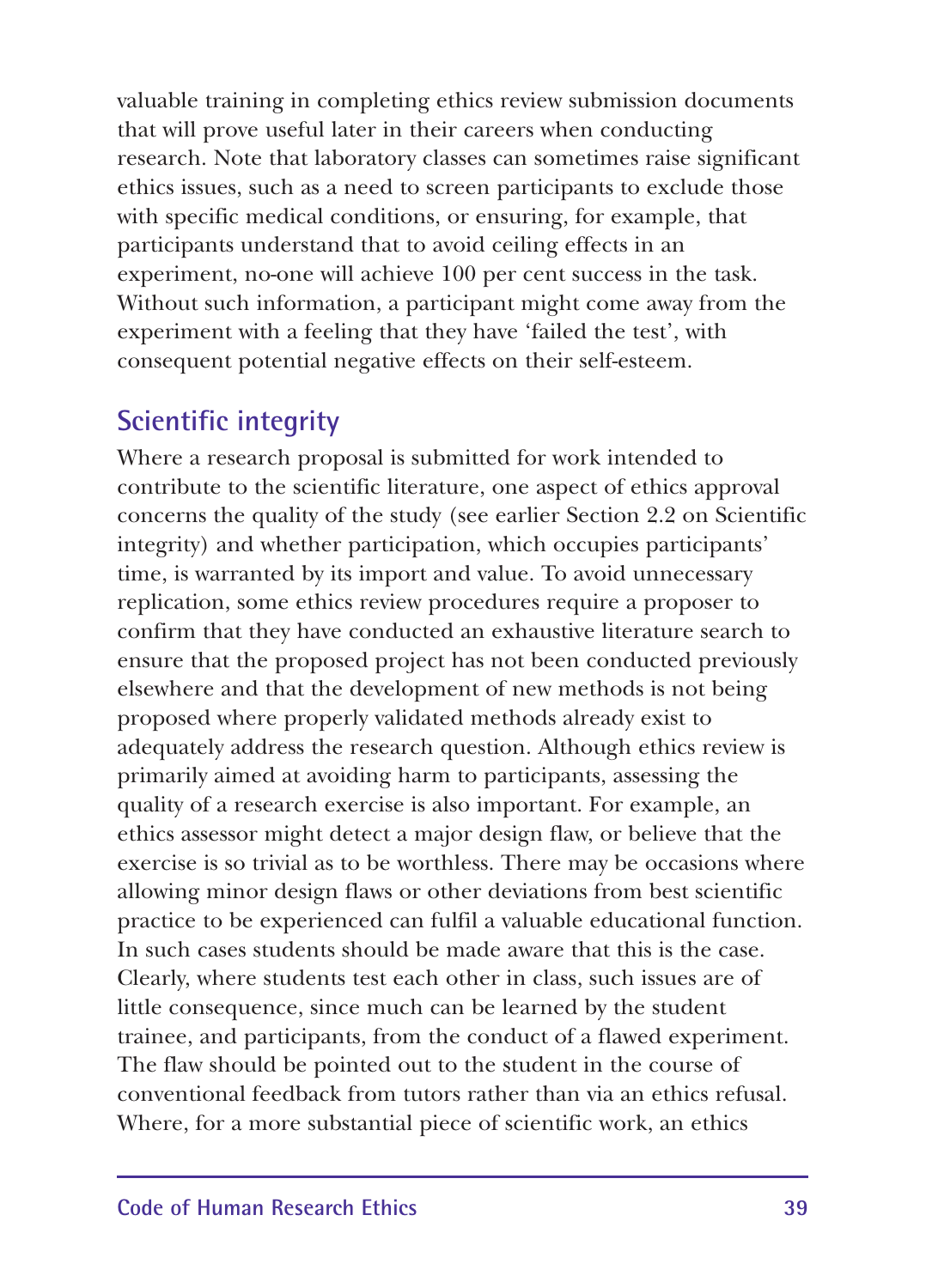reviewer detects what they believe to be a serious design flaw, this should be discussed in person with the applicant/supervisor, and referred to a third party as necessary, but this does not preclude the granting of ethics approval.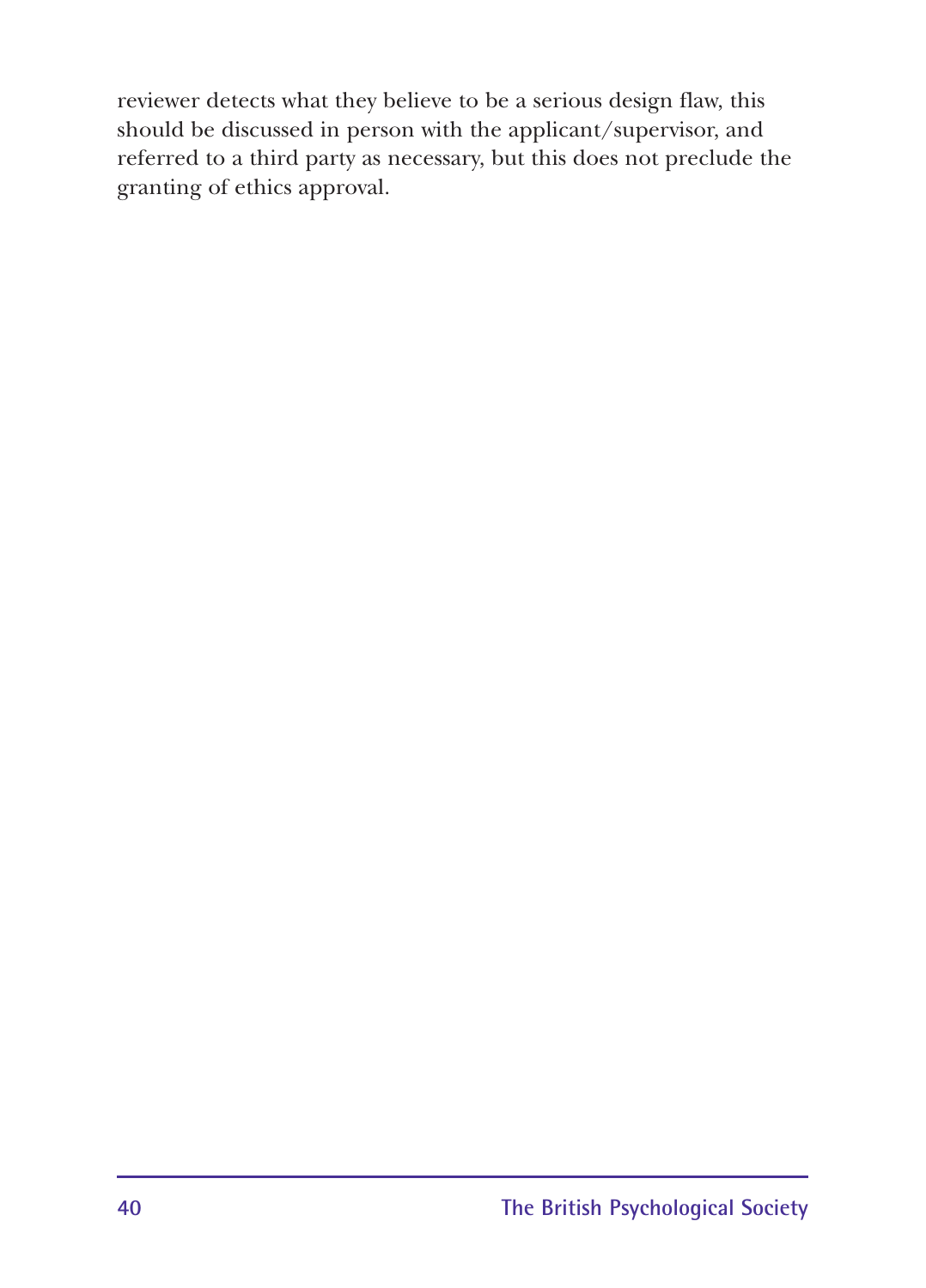### **12. Acknowledgements**

The first edition of this *Code of Human Research Ethics* was written by the Working Party on Ethical Guidelines for Psychological Research of the British Psychological Society. This second edition includes minor updates and revisions informed by a review of the *Code* by the Ethics Committee. Thanks are due to all members of the Working Party, all those who assisted in drafting earlier versions of this *Code* (in particular the Society's Ethics Committee, Michelle Dodson from the Economic and Social Research Council, Professor Alex Haslam, Professor Steve Reicher and Dr Carl Senior) and those who provided constructive and valuable feedback during the consultation phase.

The members of the Working Party are:

**Professor John Oates** (Convenor) **Dr Lisa Morrison Coulthard** (Advisor) **Professor Julie Dockrell Professor Julie Stone Professor Nigel Foreman Professor Priscilla Alderson Professor Max Velmans Professor Peter Clifton Dr Richard Kwiatkowski Dr Abigail Locke Dr Romola Bucks Dr Nick Maguire**

**Christine Grant**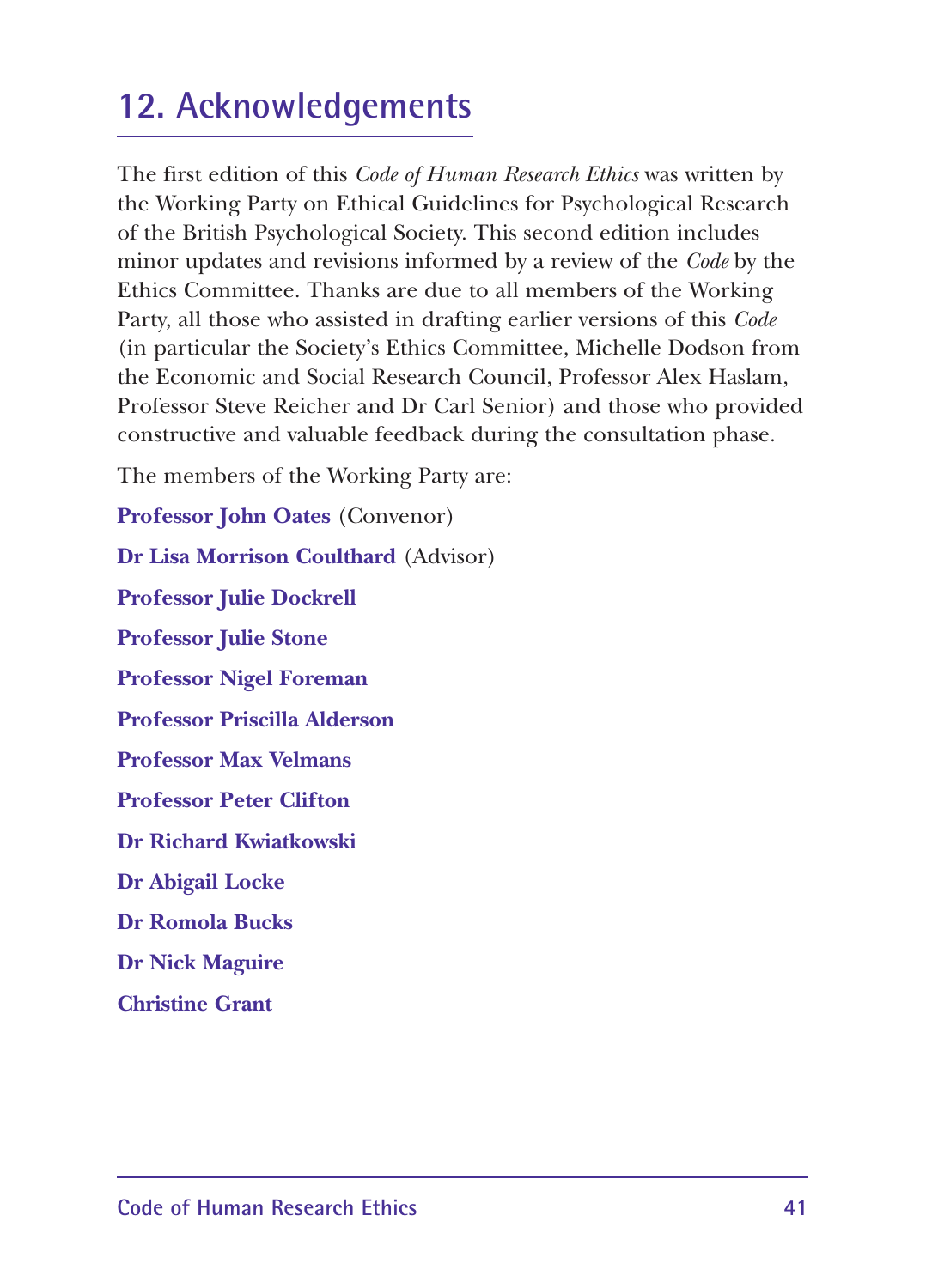Notes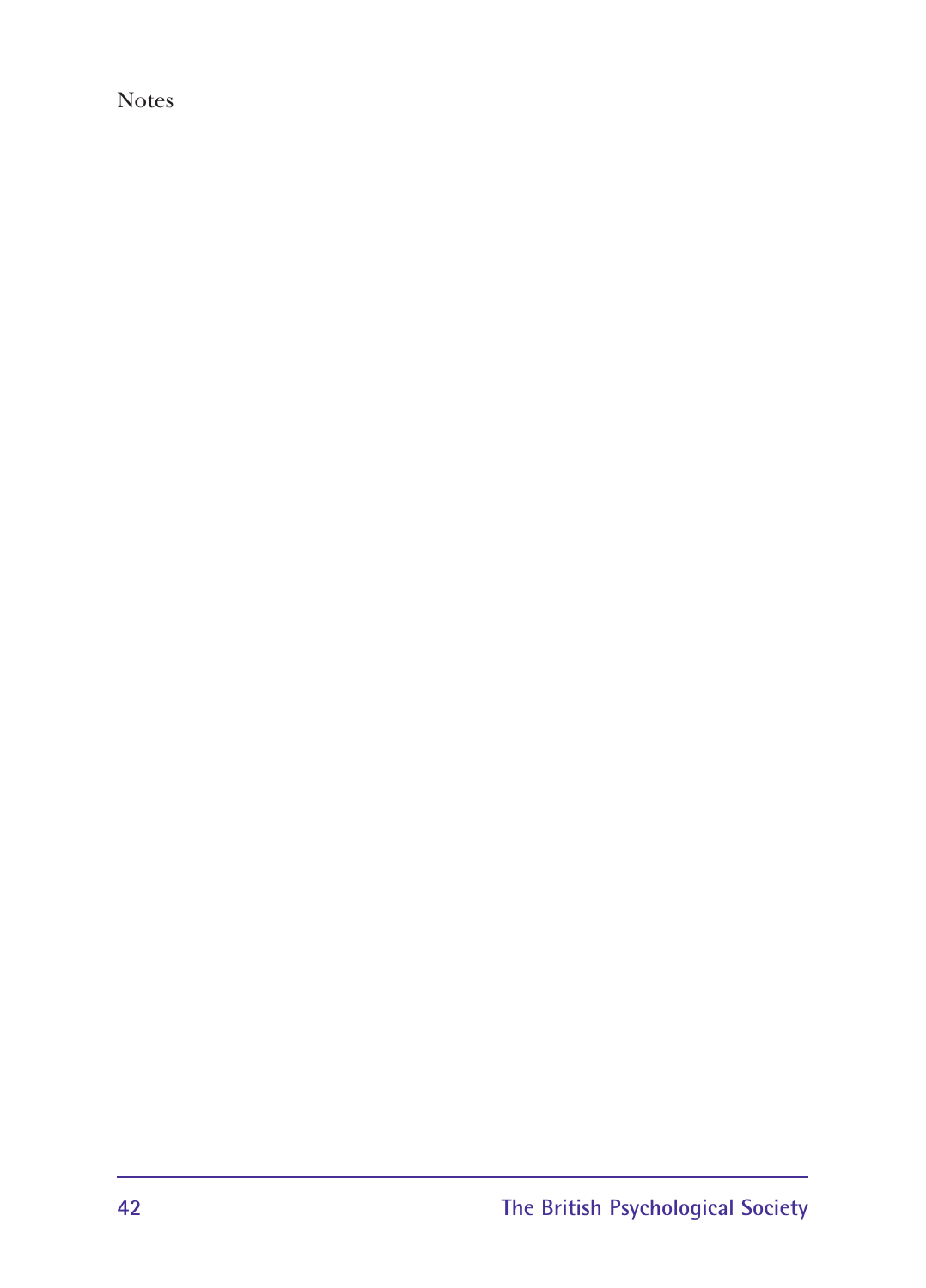Notes